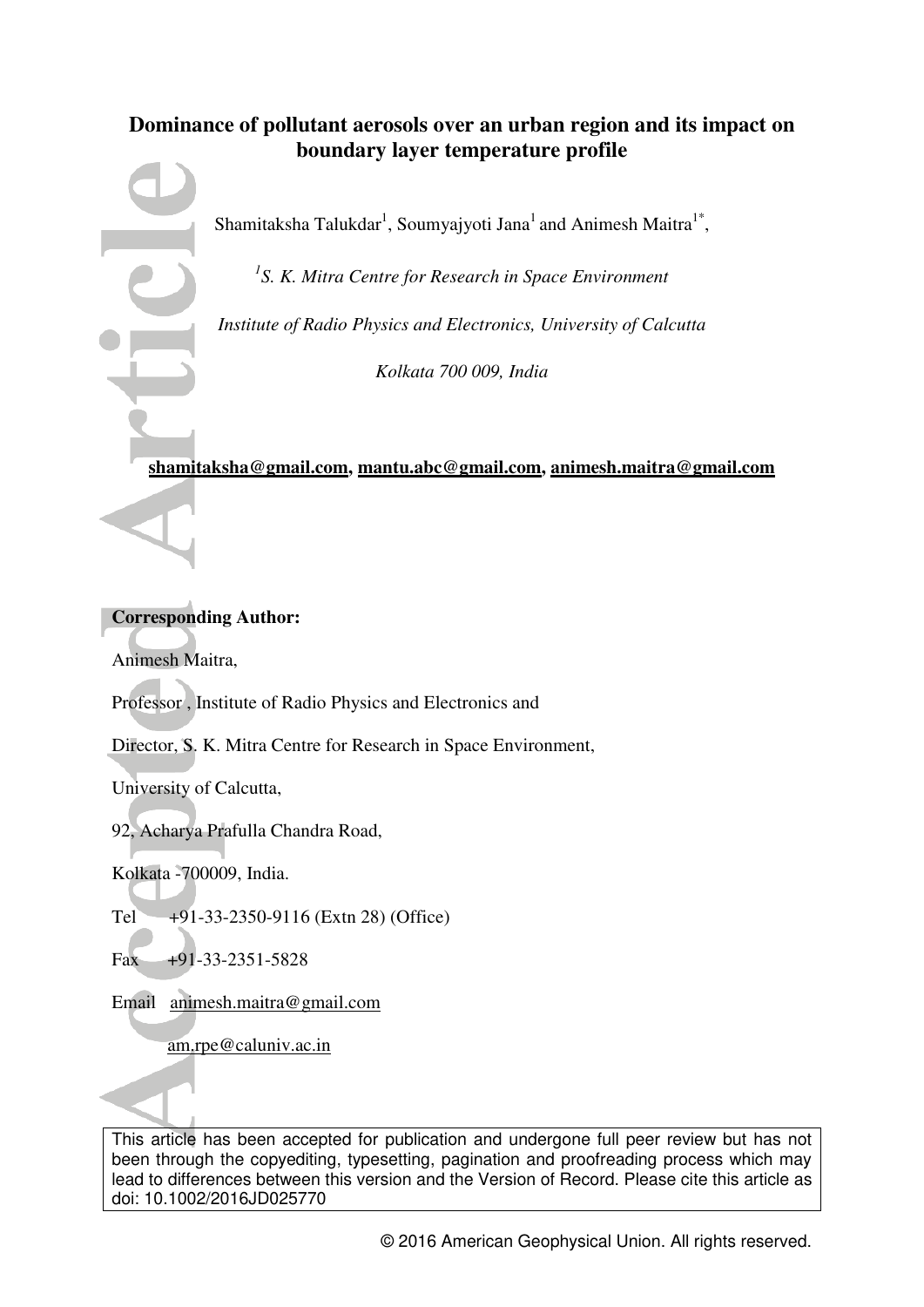## **Key Points:**

**Abstract** 

- **Dominance of pollutant particles over urban region affects temperature lapse rate** 
	- **Growth of convection in the lower troposphere is notably affected on pollutant dominating days**
	- **Transported air masses significantly influence the spectral pattern of single scattering albedo**

Collocated measurements of aerosol optical depth (AOD) and black carbon (BC) at different wavelengths over Kolkata, an urban region in eastern India, have been used to calculate aerosol single scattering albedo (SSA). The wavelength dependence of SSA and AOD has been presented to discriminate the aerosol types over this highly populated metropolitan area. The spectral pattern shows that SSA decreases with wavelength for most of the time in a year and corresponding Angstrom coefficient is greater than unity. These optical properties indicate the dominance of fine mode pollutant particles over the city. The temperature lapse rate profile within the surface boundary layer has been found to be significantly influenced by the heating effect of fine mode pollutants and, consequently, the growth of the convective processes in the lower troposphere is notably affected. In addition, a back trajectory analysis has also been presented to indicate that transported air masses can have significant impact on spectral pattern of SSA.

**Keywords:** Single scattering albedo, urban pollutants, boundary layer height, temperature lapse rate, convective processes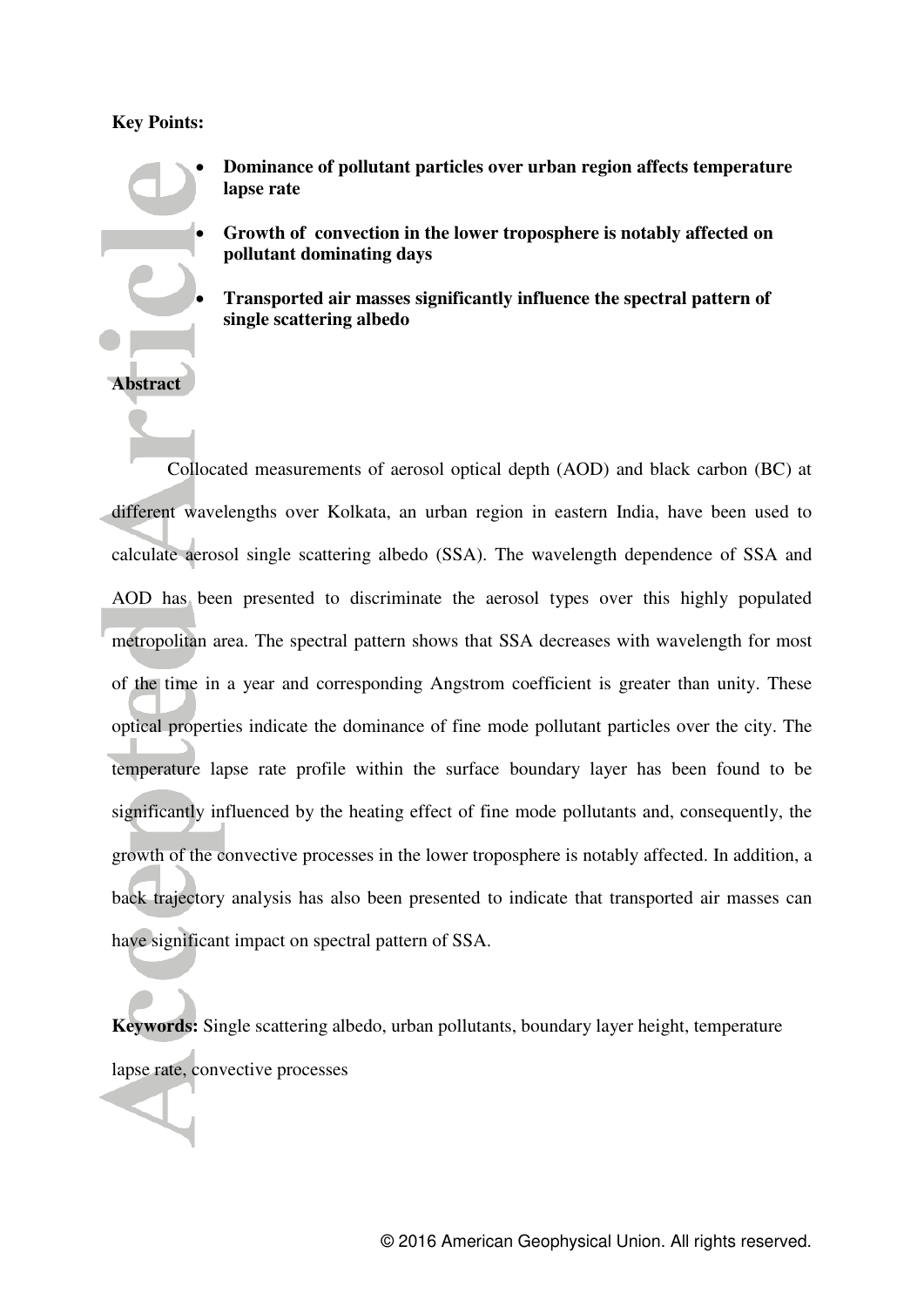#### **1. Introduction**

 Aerosol particles, in spite of being a small fraction of atmospheric constituents, influence the Earth's radiation budget significantly by absorbing and scattering solar radiation [Charlson et al., 1992]. Depending on their source and size, the absorption and scattering properties of aerosol drastically vary, which directly affect the aerosol radiative forcing. Aerosol optical depth (AOD) is defined as the extinction of solar irradiance caused by aerosol [Angstrom, 1929] existing within a column of air from ground to the top of the atmosphere. Aerosol single scattering albedo (SSA) is a parameter which contains the information on absorption and scattering properties of aerosol [Haywood and Shine, 1995; Bergstrom and Russell, 1999; Ganguly et al., 2005]. The wavelength dependence of both AOD and SSA provides basic information about the type of aerosols and are commonly used to discriminate the dominance of fine mode and coarse mode particles [Bergstrom et al., 2002; Dubrovik, et al., 2002]. The slope of the logarithm of AOD versus the logarithm of wavelength curve, known as Angström wavelength exponent  $(\alpha)$ , is an indicator of aerosol size [Eck et al, 1999]. A value of  $\alpha$  greater than unity indicate the dominance of fine mode particles associated with urban pollution and a less than unity value indicates dominance of larger aerosol particles like desert dust and sea salts [Bergstrom et al., 2002; Sokolik and Toon, 1997]. For the abundance of urban pollutants, the values of SSA decrease with wavelength whereas for the dust particles dominating over urban pollutants, SSA tends to increase with wavelengths [Bergstrom et al., 2007].

 To estimate SSA of aerosol, it is essential to separate the absorption from the total extinction. The absorption due to black carbon (BC) particles is much more dominant compared to any other absorbing particles [Jacobson, 2001; Ramachandran, 2010]. Though BC is a small fraction of total aerosol loading, it can change the aerosol forcing from negative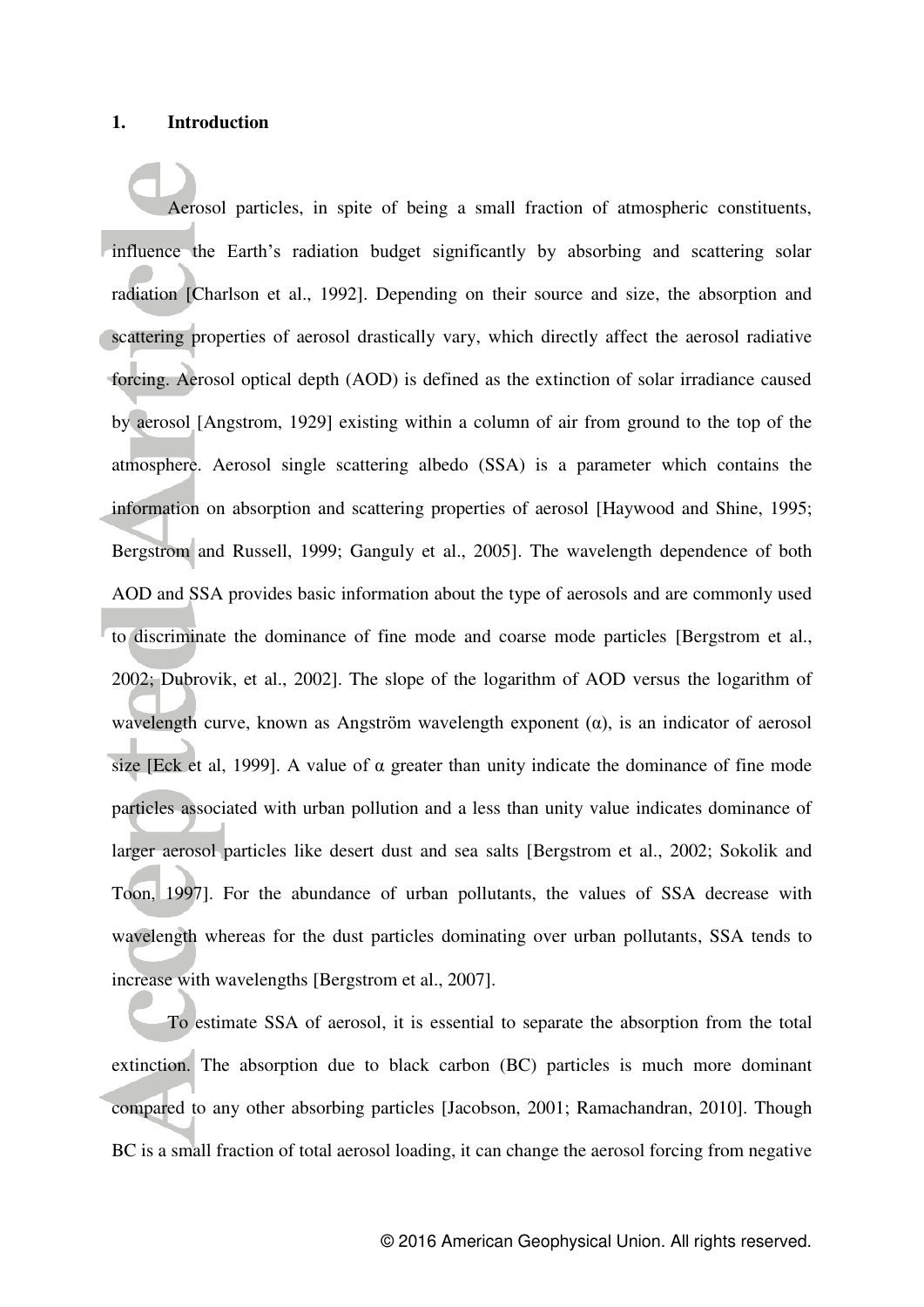(cooling) to positive (warming) [Babu et al. 2002; Haywood and Shine, 1997; Heintzenberg et al., 1997]. The importance of BC is considered after  $CO<sub>2</sub>$  as a component of global warming [Jacobson, 2001; Bergstrom et al., 2002, Ramanathan and Carmichael, 2008]. BC particles are generated from incomplete combustion of fuels used in vehicles and industries and also from biomass burning [Koelmans et al., 2006; Penner et al., 1993]. Both anthropogenic and natural aerosols play crucial roles to build up the aerosol environment near the land ocean boundary region of Bay of Bengal. Limited studies have been carried out estimating the SSA and Angstrom exponent values over the Gangetic West Bengal region so far [Goto et al., 2011; Lawrence and Lelieveld, 2010]. In our present study the spectral variation of AOD and SSA has been used to classify the dominance of urban pollutant aerosols and dust aerosol particles over Kolkata. Previously, investigators have studied the influence of pollutant aerosols on boundary layer temperature using different models and satellite observations; however the studies are inadequately supported by measurements (Venkatram et al., 1977; Ackerman, 1977; Yoon et. al., 2014). In our study, the impact of pollutant aerosols on boundary layer temperature profile and convective growth has also been investigated over the present location.

## **2. Site and Meteorology**

 Kolkata, a metropolitan city in the Eastern part of India, is located near to the land ocean boundary of Bay of Bengal. This is a highly populated city with a heavy traffic load and some industrial belts at the coastal areas of river Ganges. The experimental set up is running at University of Calcutta which is situated in the midst of the city. South-west monsoon is a prevailing meteorological feature experienced in Kolkata when heavy rain fall occurs. It has been reported in articles that nearly 15% of total rainfall over Kolkata takes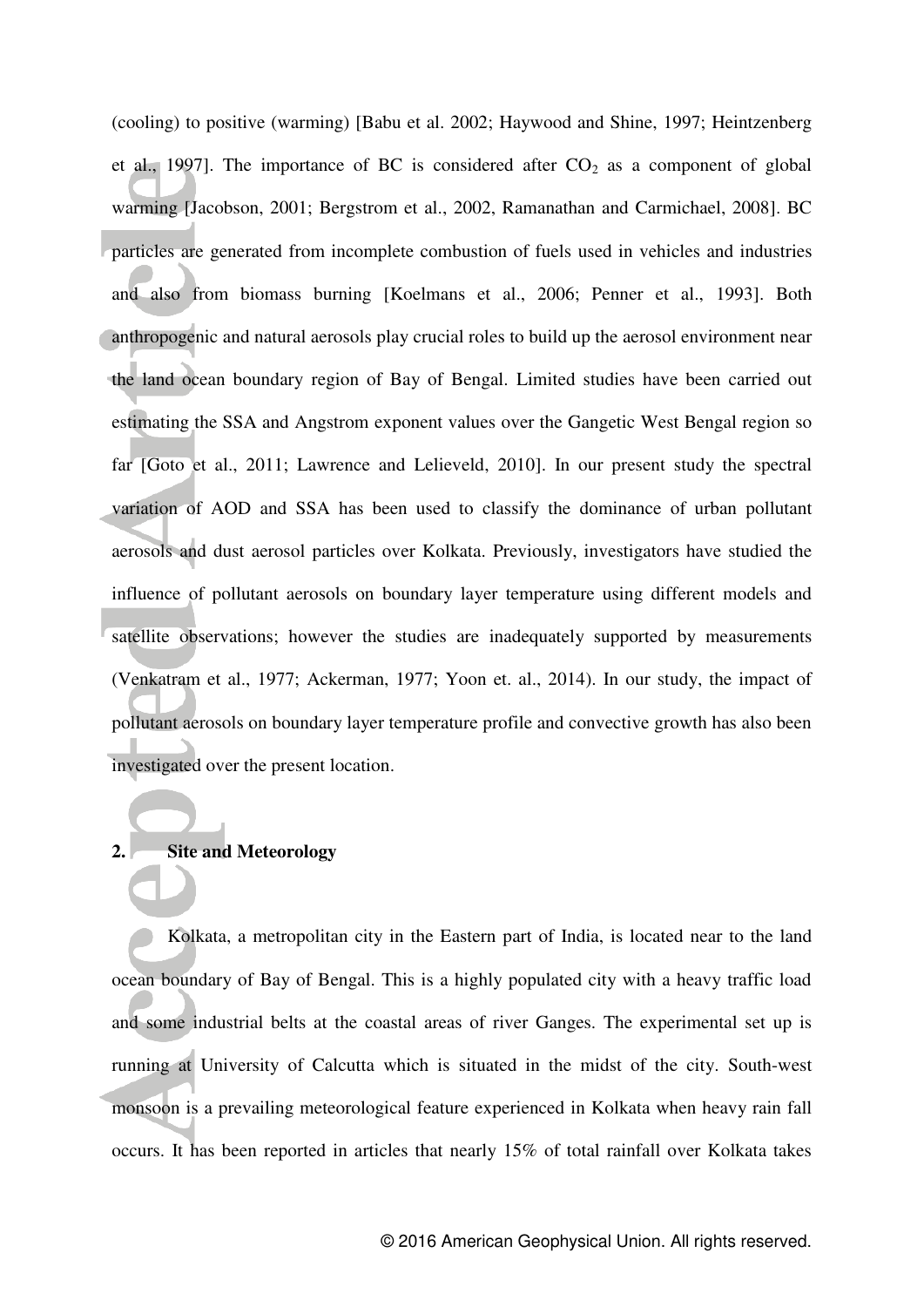place during pre-monsoon (March to May) season [Bhattacharya et al., 2011]. Around 72% of annual rainfall over Gangetic West Bengal as well as over Kolkata, occurs in monsoon (June to September) season [www.imdkolkata.gov.in]. Post-monsoon (October and November) rain is around 10-12% and some occasional rainfall takes place in winter (December to February). Convective rain mostly occurs in pre-monsoon and also in monsoon season. Cloudiness may occur in any season and cloudy sky often hinders aerosol measurement on those days. High humidity and wind from different direction in different time of the year have effects on regional aerosol loading. The boundary layer height over this tropical urban region is maximum in pre-monsoon months and it becomes low in monsoon and winter months..

## **3. Instrument and Data**

 Aerosol Optical Depth measurement is carried out at the present location with a multi wavelength radiometer (MWR) with its spectral range from 340nm to 1025nm (ten no. of wavelengths 340, 400, 450, 500, 600, 650, 750, 850, 935, 1025nm). MWR provides the measurements of extinction of directly transmitted solar radiation as a function of solar zenith angle. A 7-channel Aethalometer (AE-31) (Magee Scientific made) is continuously operated at the same location to measure near-surface black carbon concentration at seven wavelengths (370, 470, 520, 590, 660, 880, 950nm). Aethalometer collects ambient air through a cyclone inlet with 5 min interval at a selected constant flow rate of 4 l/min. Seven corresponding wavelengths of MWR (400, 450, 500, 600, 650, 850, 935nm) are used to calculate SSA values. National Center for Environmental Prediction and National Center for Atmospheric Research (NCEP/NCAR) global reanalysis data product of National Oceanic and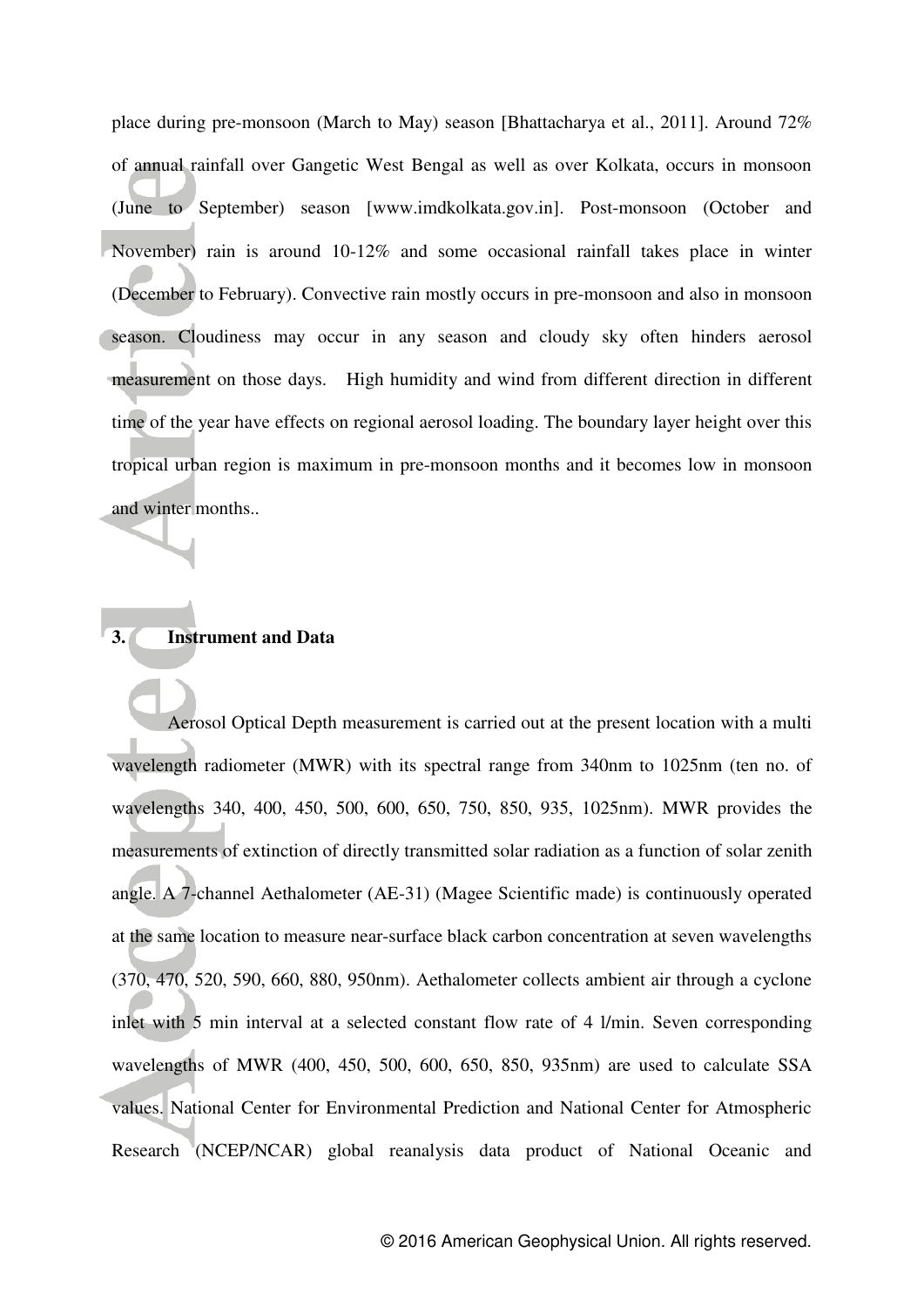Atmospheric Administration (NOAA) [\(ftp://arlftp.arlhq.noaa.gov/pub/archives/reanalysis\)](ftp://arlftp.arlhq.noaa.gov/pub/archives/reanalysis) has been used in back trajectory analysis. Trajectories are drawn using TrajStat (Trajectory Statistics), which is a geographic information system (GIS) based software. In TrajStat, the trajectory calculation function appears from Hybrid Single Particle Lagrangian Integrated Trajectory (HYSPLIT). HYSPLIT model developed by NOAA"s Air Resources Laboratory is one of the most widely used models for atmospheric trajectory and dispersion calculations [Stein et. al., 2015]. Atmospheric boundary layer height (ABLH) data are not measured at the present site. Three hourly gridded data of boundary layer height from 2012-2014 are obtained from NOAA Earth System Research Laboratory (ESRL) data base using the website [\(http://www.esrl.noaa.gov/psd/data/gridded/data.20thC\\_ReanV2.monolevel.mm.html\)](http://www.esrl.noaa.gov/psd/data/gridded/data.20thC_ReanV2.monolevel.mm.html) and monthly average boundary layer height has been calculated from this data and plotted in Figure 1. Temperature profile data used in this study is measured by a multi-frequency microwave radiometer (RPG-HATPRO) which is continuously operated at this site. The boundary layer temperature lapse rate has been calculated using this temperature profile data. The lapse rate profile averaged over the year shown in Figure 2, has values around 6 K/km and its vertical profile remains almost consistent up to 1km height and above 1 km height lapse rate experiences a notable decrease. For the present study, partially and fully cloudy dates are excluded and only the cloud free days data are taken into account. Cloudiness affects the MWR data set which causes to have limited AOD data for different months. When it is a fully cloudy sky or rainy day MWR is not set to run. The existence of partial cloud coverage over the study location is determined with the help of MWR itself because it gives erroneous reading in the presence of cloud and MWR software itself shows the data set as "Doubtful data". Even if it is found that in case of cloud passing over the region the MWR shows the dataset as "Flat or Zig-Zag" data. So the cloudy dates are easily detectable and are excluded. Only "GOOD data" (for cloud free days) are considered for the study. To have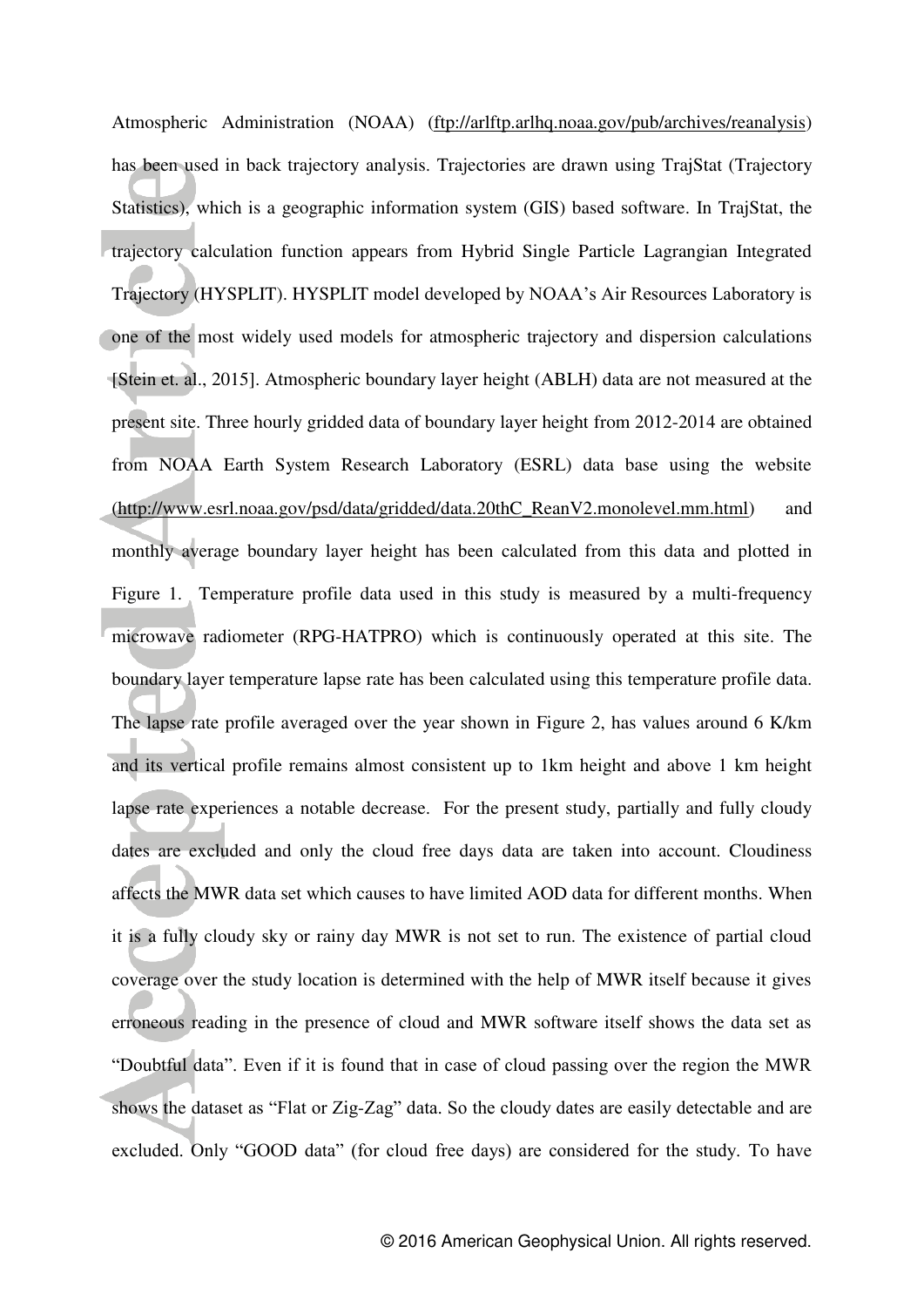adequate dataset for each season the data set of 2012 to 2014 has been analyzed. All the data set of AOD, BC and temperature profile used in this study have been collected during the day time [afternoon (AN) (1139 hrs (IST) to 1700 hrs (IST))]of cloud free days.



**Figure 1.** Annual variation of Boundary Layer height and near-surface BC concentration over Kolkata



**Figure 2.** Average lapse rate profile (2012-2014) within surface boundary layer (standard deviations of mean are shown by error bars)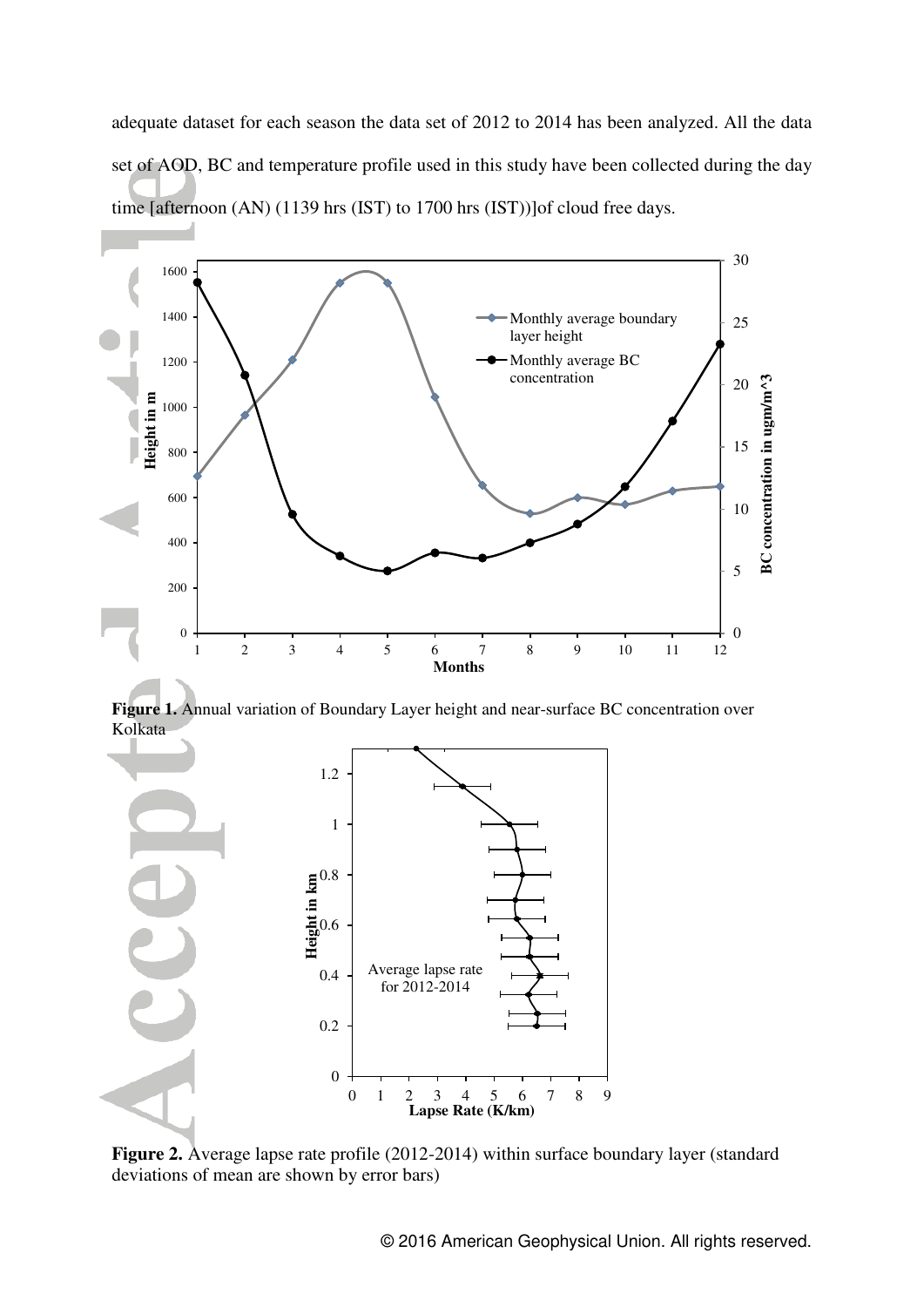#### **4. Methodology**

Single scattering albedo  $(\omega)$  which is the ratio of scattering to the total extinction is calculated by the expression

$$
\omega = \frac{\tau_{sca}}{\tau_{sca} + \tau_{abs}} = \frac{\tau_{sca}}{\tau_{\lambda}} \tag{1}
$$

Where  $\tau$ <sub>abs</sub> and  $\tau$ <sub>sca</sub> are absorption and scattering extinction and  $\tau$ <sub> $\lambda$ </sub> is AOD. To distinguish two terms  $\tau_{abs}$  and  $\tau_{sea}$ , absorption only due to BC has been taken into account. It has been reported by the earlier researchers that BC is an important constituent (90% of P.M2.5) of particulate matter [Tiwari et al., 2013] and second largest heating agents next to CO2 [Jacobson, 2001; Forster et al., 2007]. A study over Gadanki, India reported that 80 to 90% of net radiation absorbed within the atmosphere is due to soot (Gadhavi and Jayaraman, 2010). It may be noted BC concentration is comparatively much higher over Kolkata than Gadanki. The location of this site being a land-ocean boundary region, the presence of the absorbing aerosols other than BC can be assumed to be negligible [Aruna et. al., 2014]. Absorption coefficient ( $\beta_{abs}$ ) of BC has been calculated using the following equation [Aruna] et. al., 2014]

$$
\beta_{abs} = \left[ \left( \frac{\Delta ATN}{V} \right) \times A \right] C.R \tag{2}
$$

 ${}^{\circ}C$  and  ${}^{\circ}R$  in equation (2) are calibration factors introduced to aethalometer attenuation measurement to have authentic absorption coefficient values. "C-factor" comes due to the multiple scattering of transmitted light by the fibres of the quartz filter [Weingartner et al., 2003] and its value is 1.9 [Bodhaine, 1995]. The second factor "R" is an empirical function incorporated due to the loading of light scattering particles along with BC on the quartz filter and known as "shadowing effect" [Weingartner et al., 2003 and Arnott et al., 2005] and the value of  $R$  is considered as unity.  $\triangle ATN$  is the change in attenuation of light through filter tape.  $\vec{A}$  is the spot area of filter tape and  $V$  is the volume of air passed through filter.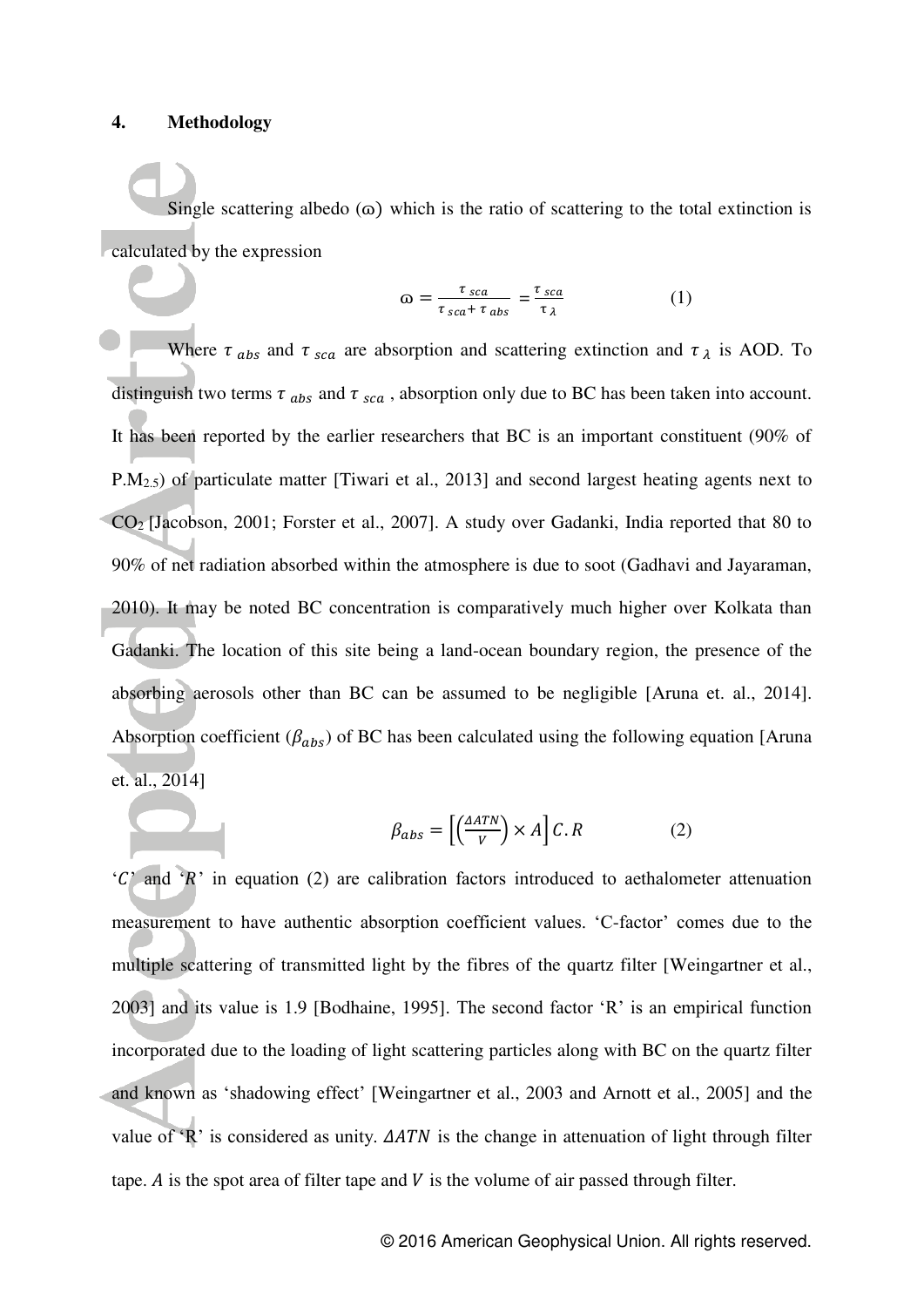The boundary layer height has a profound control on near-surface BC concentration. It has also been reported in earlier studies that most of the BC particles are contained within the atmospheric boundary layer height and are mixed homogeneously [Stull, 1988; Gogoi et al., 2011; Aruna et al., 2014]. Figure 1 shows that the average boundary layer height over this tropical urban region in pre-monsoon months is around 1.5 km, in monsoon it decreases up to around 600 m and in winter months it is around 760m. Such differences in boundary layer height during rainy and winter season in comparison with the summer or pre-monsoon season are in good agreement with the findings by Guo et al. (2016). Figure 1 also shows that monthly mean BC concentration near to the surface drastically decreases when boundary layer height increases. It has been considered by earlier researchers in their studies that major fraction of BC particles is contained within ABL height. Though, BC is practically present there above ABL height [Babu et al., 2011]. In the present study, we have considered the existence of BC only within the boundary layer height for the simplification of calculations. The presented values of absorption due to BC, in this paper are somewhat underestimated. If the contribution of BC present above ABL would be taken into the account the absorption due to BC would be found higher than the present values and the consequences would be more prominent than the present one. This however, does not change the overall propositions of the study.

Under these conditions, extinction due to BC  $(\tau_{abs})$  has been calculated by multiplying the atmospheric boundary layer height [Aruna et al., 2014] (ABLH data used is not retrieved, it is NOAA ESRL gridded data) with the derived value of absorption coefficient  $(\beta_{abs})$  of BC.

$$
\tau_{abs} = ABLH \times \beta_{abs} \tag{3}
$$

The scattering extinction ( $\tau_{sca}$ ) is calculated by subtracting the  $\tau_{abs}$  values from  $\tau_{\lambda}$  for different wavelengths as available.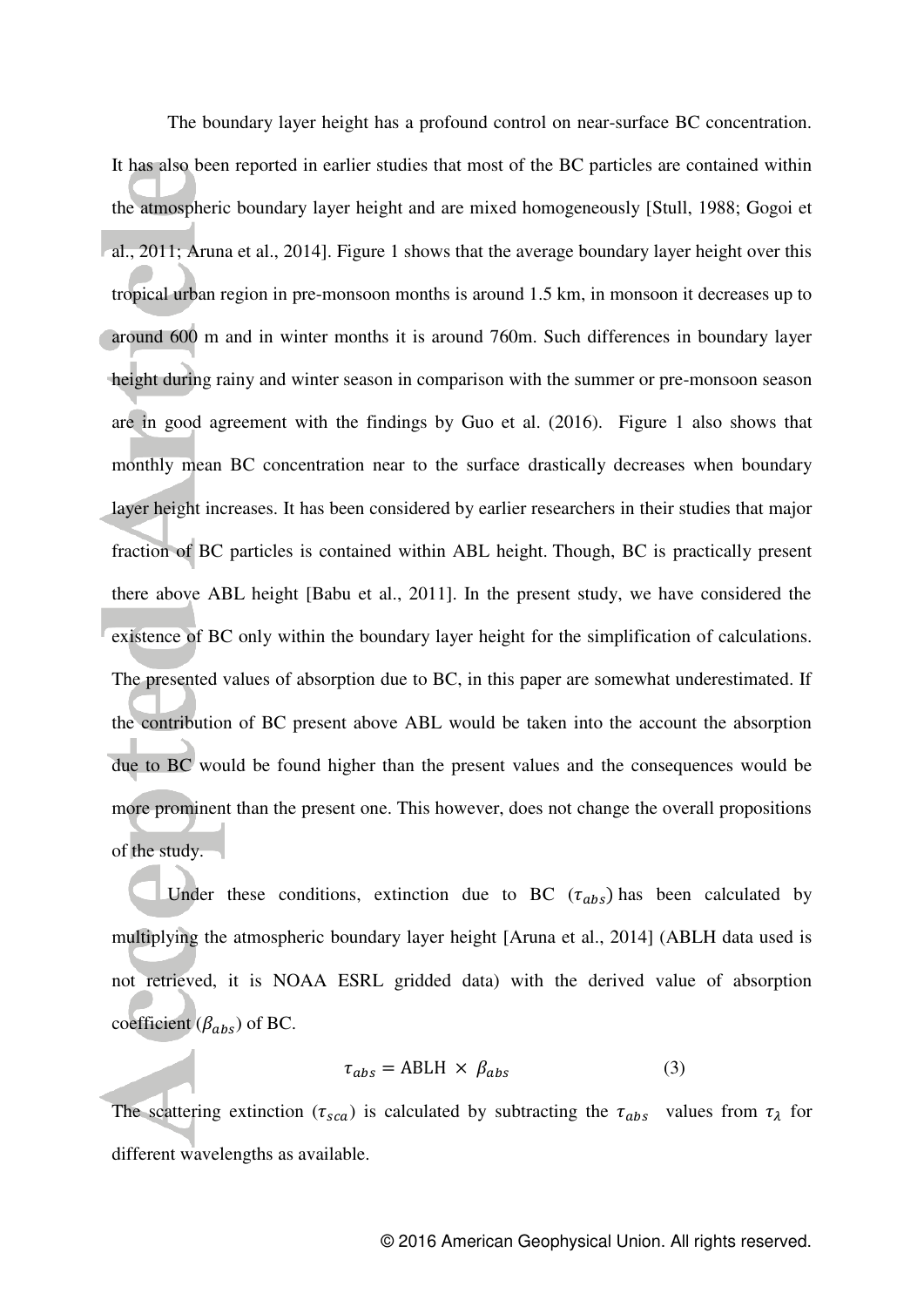$$
\tau_{sca} = \tau_{\lambda} - \tau_{abs} \tag{4}
$$

and SSA has been derived by using equation (1).

The spectral dependence of AOD is used to calculate the Angström exponent  $(\alpha)$ . AOD is related to Angstrӧm exponent by the equation

$$
AOD_{\lambda} = \beta \lambda^{-\alpha} \tag{5}
$$

Angström exponent  $(a)$  is an indicator of the particle size. Using linear regression in the equation,

$$
\ln AOD_{\lambda} = -\alpha \ln \lambda + \ln \beta \tag{6}
$$

 $\alpha$  is determined by the slope of the line.  $\beta$  is atmospheric turbidity coefficient.

### **5. Results and discussions**

5.1. Seasonal variation of AOD and SSA

 Average AOD (500nm) over Kolkata is high (~1) in winter and comparatively lower (0.6 to 0.7) in monsoon and post-monsoon months with a yearly average of 0.8 as shown in Figure 3(a). Average AOD value of a monsoon month, June has not been presented here due to paucity of data during this month. The spectral variation of AOD is shown in Figure 3(b). It depicts a definite decreasing pattern with wavelength in every season and this spectral variation does not show significant seasonal change over the year. Figure 3(c) shows that the absorption coefficient of black carbon aerosol has higher values (~.0002) in winter months compared to the other months and Figure 3(d) shows that absorption coefficient decreases with wavelengths in every season. It is shown in Figure 3(e) that monthly average SSA values vary between ~0.78 to ~0.96 with a yearly average of 0.87 and maximum value in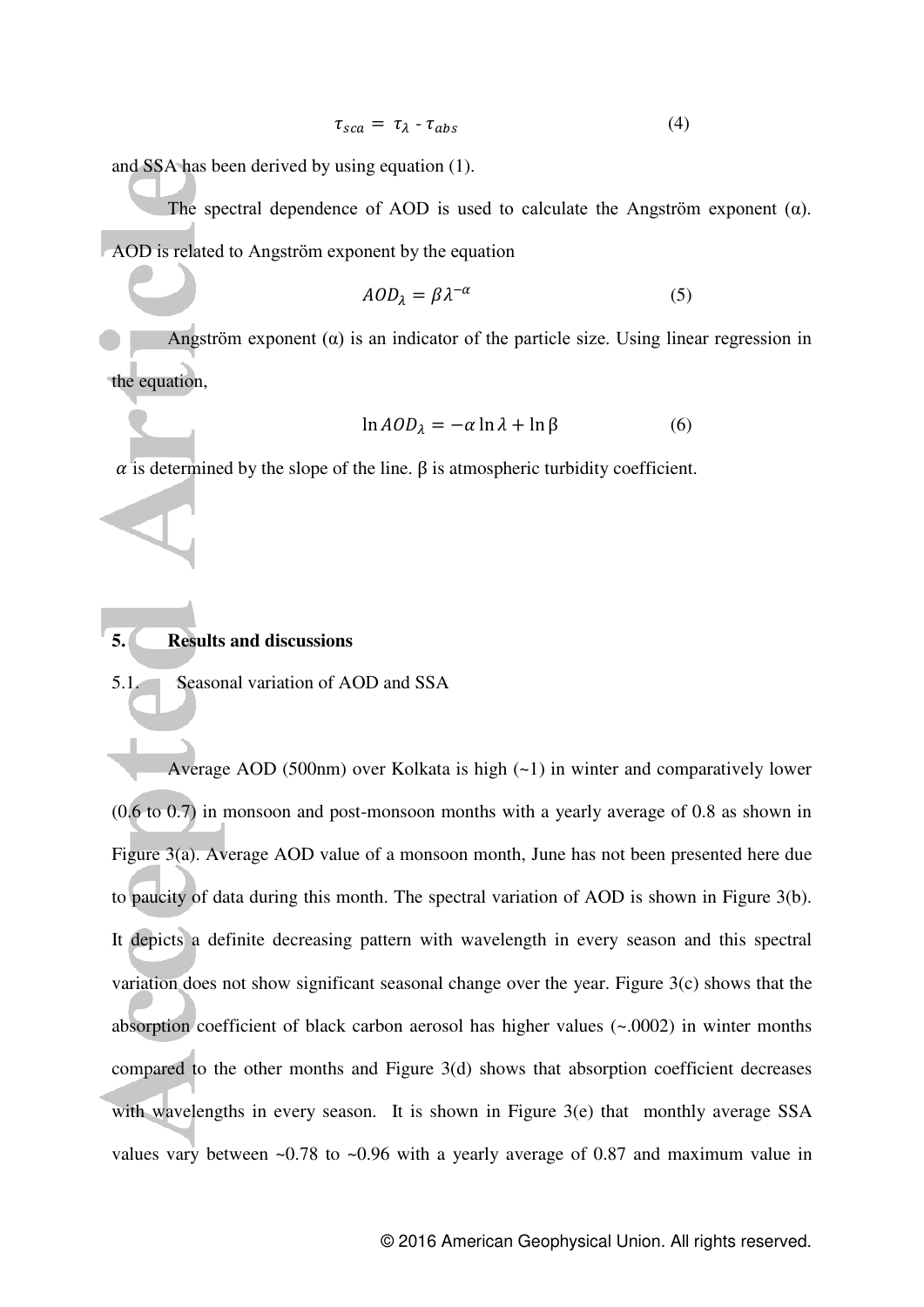monsoon season. It is noted that SSA values are lowest in pre-monsoon and absorption coefficient values are also low in this season. Apparently, it may appear inconsistent but boundary layer plays a significant role here. In pre-monsoon season, the atmospheric boundary layer height drastically increases. This causes a well mixing of absorbing particles throughout the extended boundary layer which results in the dilution of near surface concentration of absorbing particles. However, the net absorption due to the extended layer of absorption particles does not decrease indeed. The spectral variation of SSA is shown in Figure 3(f) indicating that SSA decreases with the wavelength except in the monsoon season.



**Figure 3.** Annual variation of (a) AOD (c) absorption coefficient and (e) SSA at 500 nm. Seasonal variation of the spectral patterns of (b) AOD, (d) absorption coefficient and (f) SSA (standard deviations of monthly mean are shown by error bars)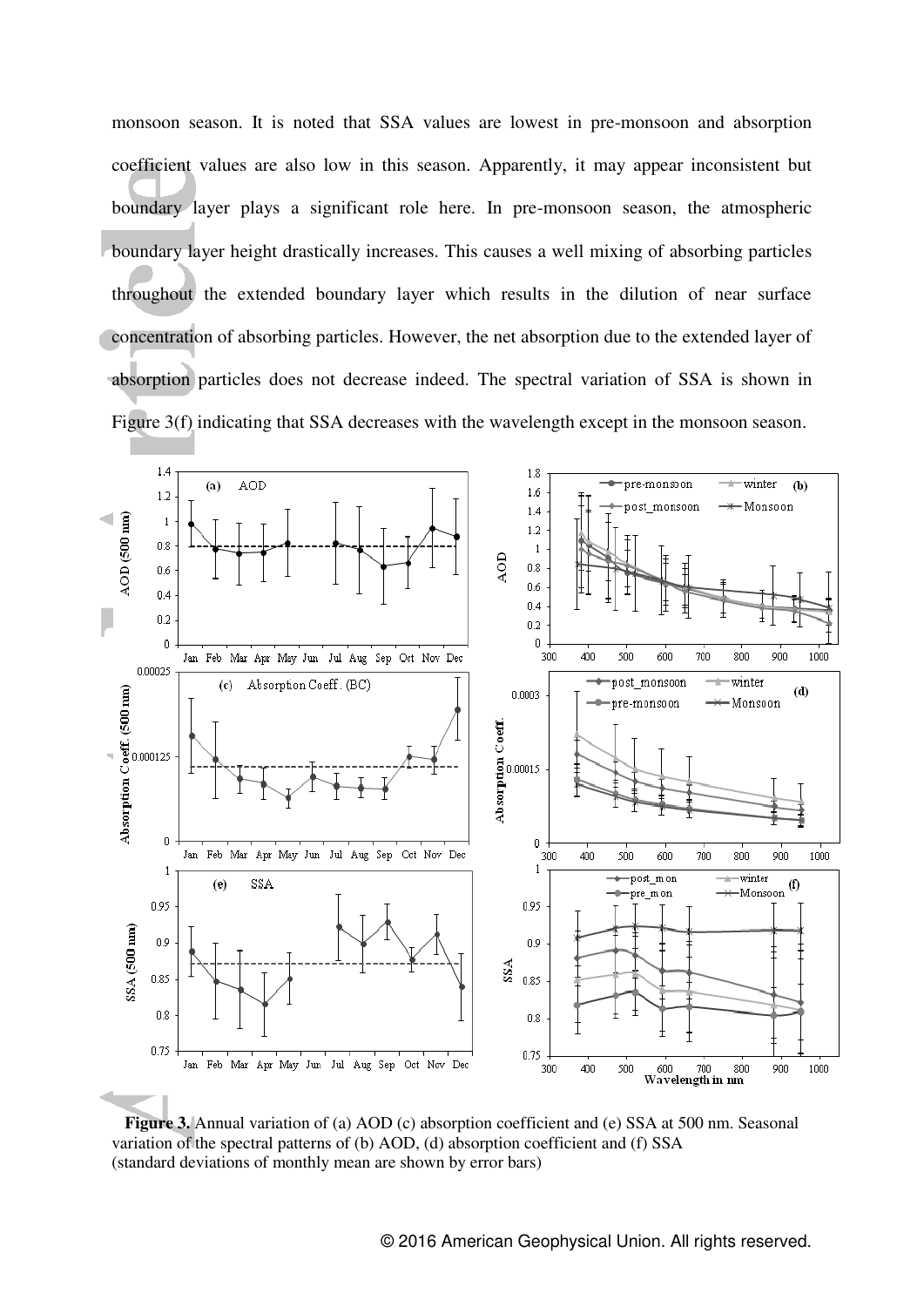

 The spectral pattern of SSA observed in post-monsoon, winter and pre-monsoon season reflects the dominance of fine mode pollutant particles at the present location.

**Figure 4.** Correlations between near-surface BC concentrations and Angström exponent  $(\alpha)$  values in (a) pre-monsoon, (b) monsoon, (c) post-monsoon and (d) winter of 2012-13

 BC particle because of its high absorption efficiency plays an important role in determining the spectral tendency of SSA [Bergstrom et al., AMS, 2002]. In this highly populated urban region, significant amounts of BC are present in its environment because of their continuous generation from vehicular emission [Talukdar et al., 2015]. It has been observed that BC shows positive correlation of its concentration with  $\alpha$  in every season as depicted in Figure 4. This also reveals the significance of BC near-surface concentration in total aerosol loading over this urban region.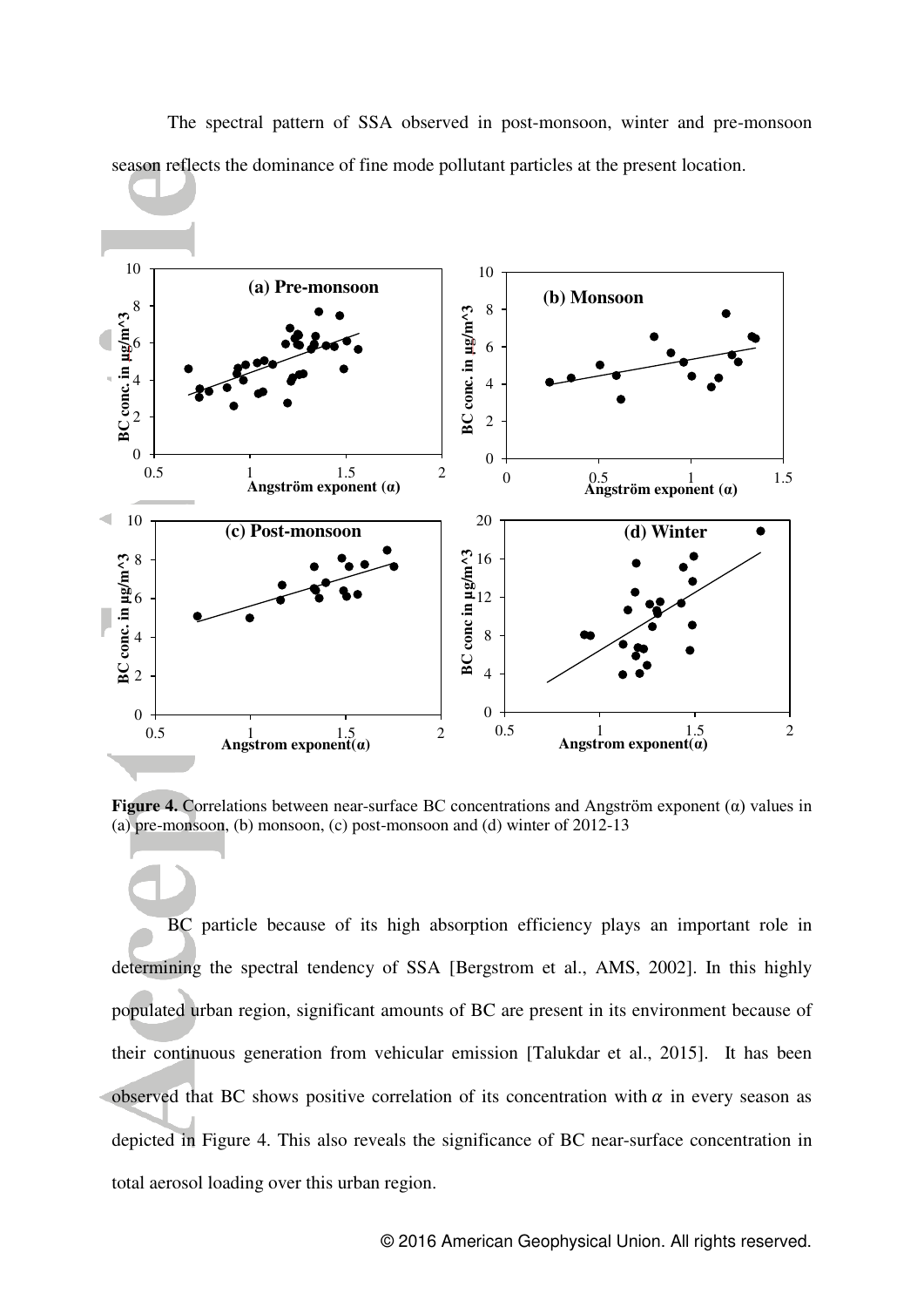

**Figure 5.** Wavelength dependence of SSA (a) decreasing with wavelengths and (b) corresponding Angstrom exponent values (c) SSA increasing with wavelengths and (d) corresponding Angstrom exponent values

 Though the spectral variation of SSA mostly shows decreasing trend and corresponding  $\alpha$  are found to have values greater than unity as shown in Figure 5(a) and 5(b) indicating the dominance of fine mode pollutants, it is observed in Figure 5(c) and 5(d) that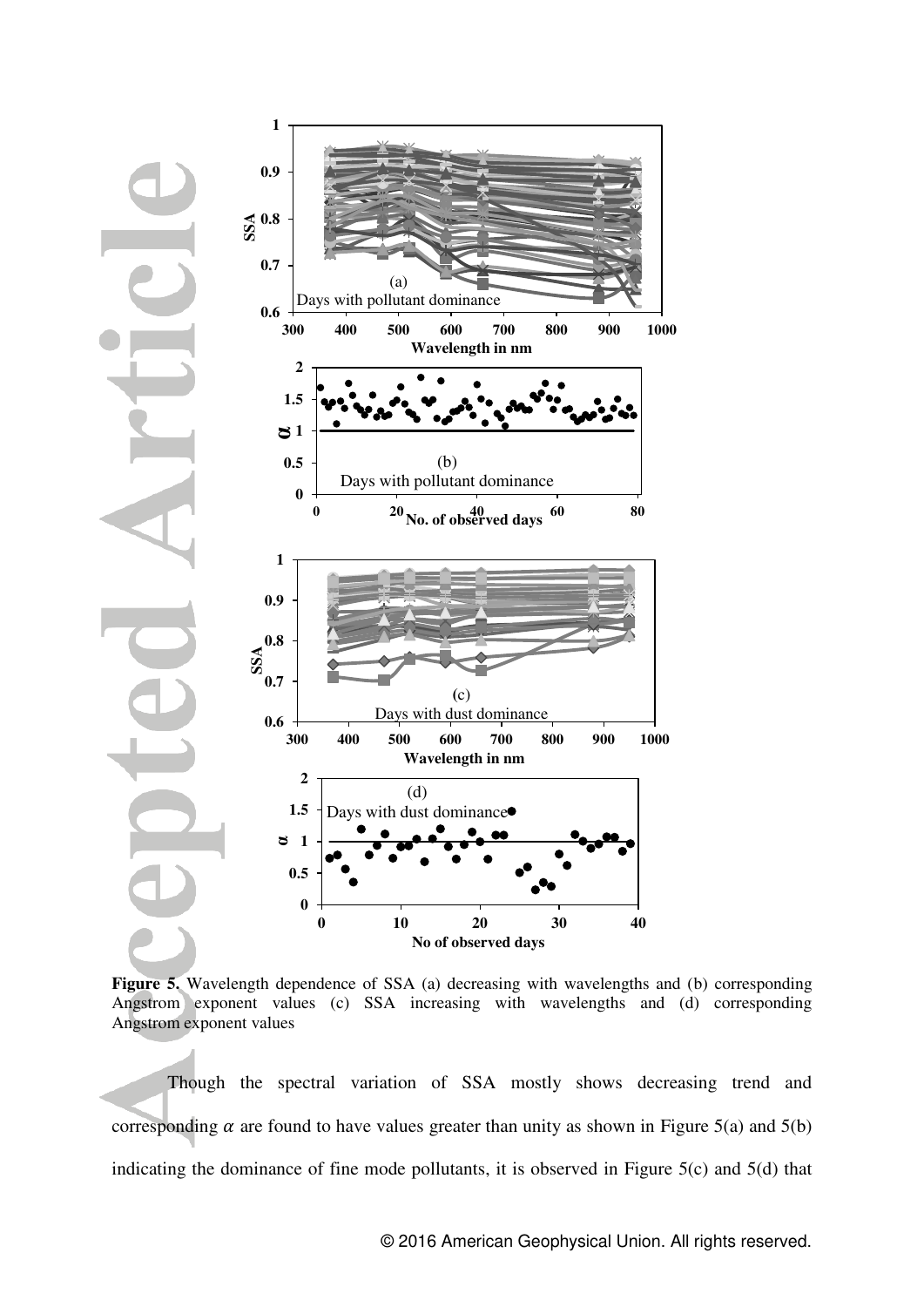on a number of days the spectral variation of SSA shows an increasing trend and  $\alpha$  calculated for most of those days is less than unity which indicates the dominance of dust mode aerosols on those days.

5.2. Impact of pollutant particles on boundary layer temperature profile

 Urban pollutants are considered to be dominated by light absorbing carbon (LAC) which is highly absorbing in nature (Bergstrom et. al 2007) and effectively take part in warming up of the atmosphere. The impact of the abundance of pollutant particles on local temperature profile has been investigated in the present study. We have examined the temperature profile within the boundary layer for the group of days having pollutant particle dominance and separately for the group of days which have dust particle dominance in different seasons. It has been observed from the temperature profile as shown in Figure 6, that pollutant dominating days have comparatively higher temperature than that of the dust dominating days. The difference is most prominent during winter. It has been mentioned in the previous section that the absorption coefficient value is maximum in winter and it is also reported in earlier studies that BC particles have their maximum concentration near the ground during winter [Talukdar et al., 2015] when boundary layer height is low with an average value around 760 m (average value during December: 655.7 m, January: 701.9 m, February: 952.1 m) at this present location. Similar observations of boundary layer height during winter month have been also reported in an early study by Niranjan et al., (2006) over the Indo-Gangetic plain. These suggest that the shallowness of boundary layer along with the presence of temperature inversion in winter causes a rapid increase in the concentration of pollutant particles near to the surface which warms the bottom level of the boundary layer resulting in a significant increase in near surface temperature profile. Aerosols could be further amplified by the feedback between aerosol and PBL or between aerosol and surface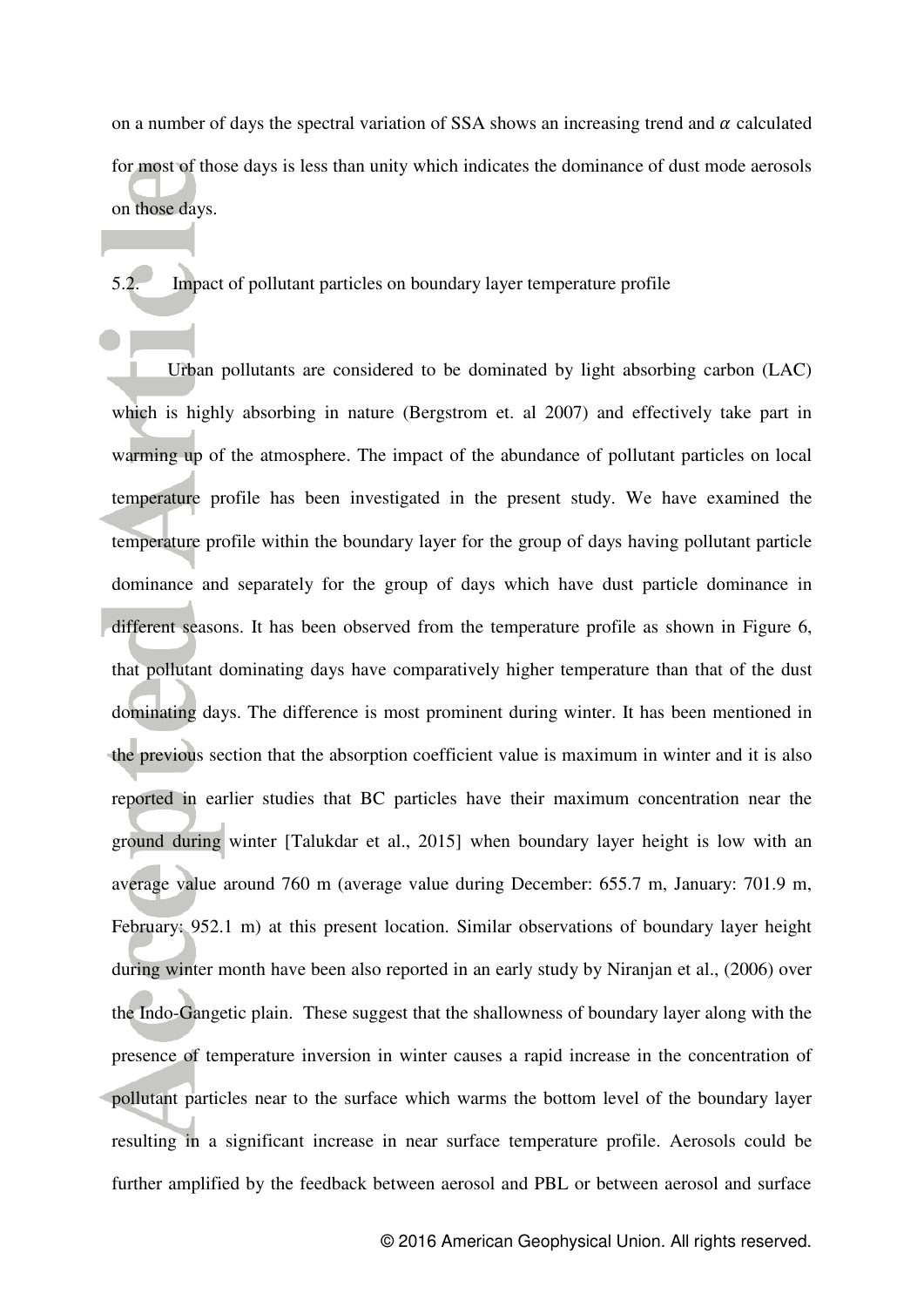wind (Yang et al. 2016)The above mentioned difference in temperature profile is not prominent in monsoon and post-monsoon which may be due to the wet removal of absorbing aerosols from the atmosphere [Kohler et al., 2001; Dumaka et. al., 2010].

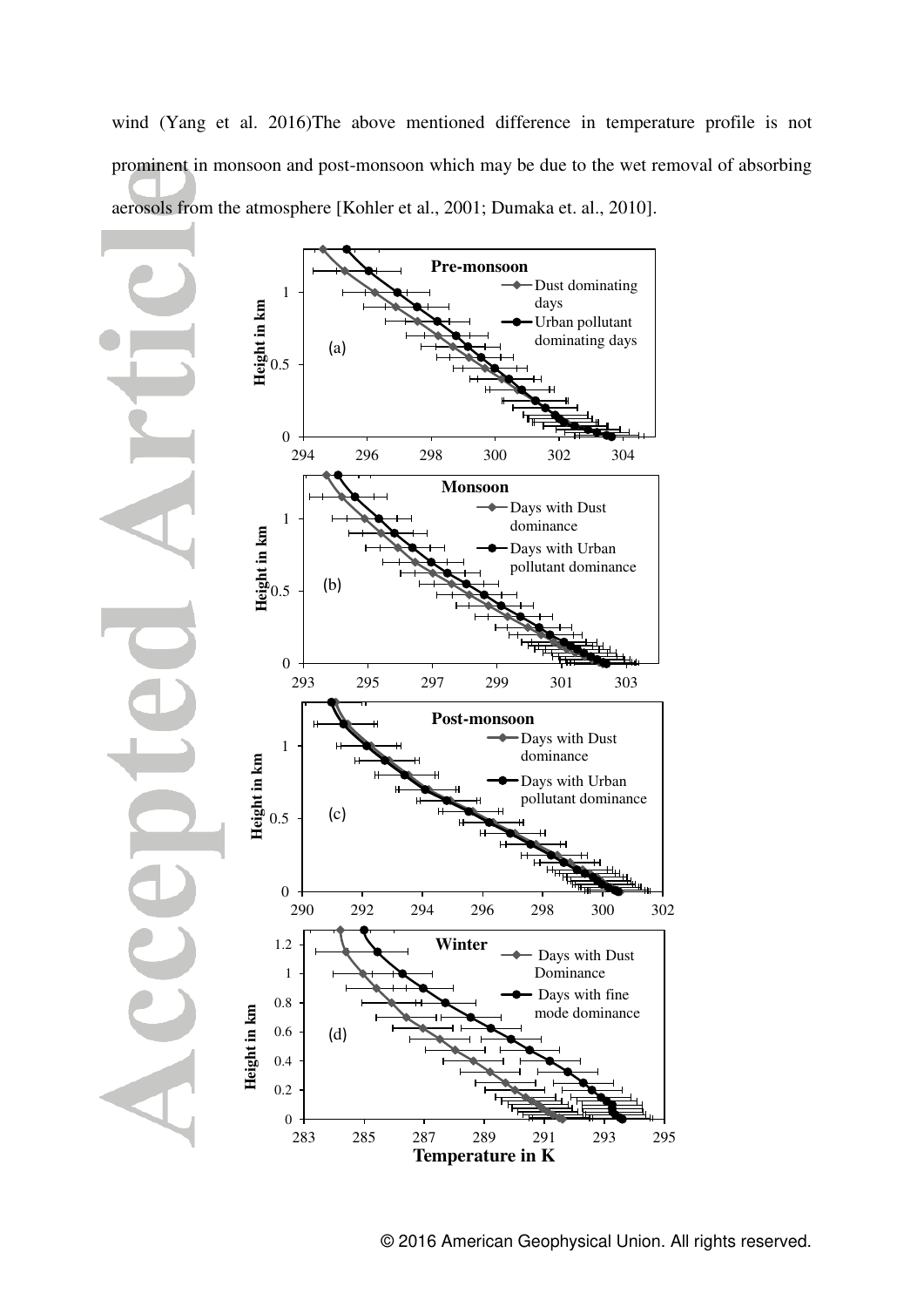**Figure 6.** Near surface temperature profiles compared on dust dominating days and urban pollutant dominating days in (a) pre-monsoon  $(b)$  monsoon  $(c)$  post-monsoon and  $(d)$  winter (standard deviations of mean value are marked by error bars)

 However, in pre-monsoon months also a notable difference in temperature profile among the mentioned two group of days has been noticed. The extended boundary layer height in the pre-monsoon season allows a homogeneous mixing of pollutant particles within this layer [Tiwari et al., 2013; Saha et al., 2014] and absorbs much solar radiation throughout this extended height. This may cause a significant decrease in lapse rate within the boundary layer on pollutant dominating days compared to the dust dominating days in the pre-monsoon season. Figure 7 compares the temperature profiles of pollutant dominating days with dust dominating days during a pre-monsoon month (May 2013). It is distinctively observed from the Figure that the vertical gradient of temperature in the height range 200 m to 800 m on pollutant dominating days is notably different compared to that of the dust dominating days. The mentioned change in temperature profile will result in a sharp decrease in lapse rate profile on pollutant dominating days. To observe the decrease more evidently, the lapse rate within the boundary layer for pollutant dominating days are compared with dust dominating days in each of the four seasons separately. Figure 8 shows that the temperature lapse rate within the boundary layer has a noteworthy decrease in pre-monsoon season for the pollutant dominating days compared to the dust dominating days. In other seasons this difference becomes insignificant.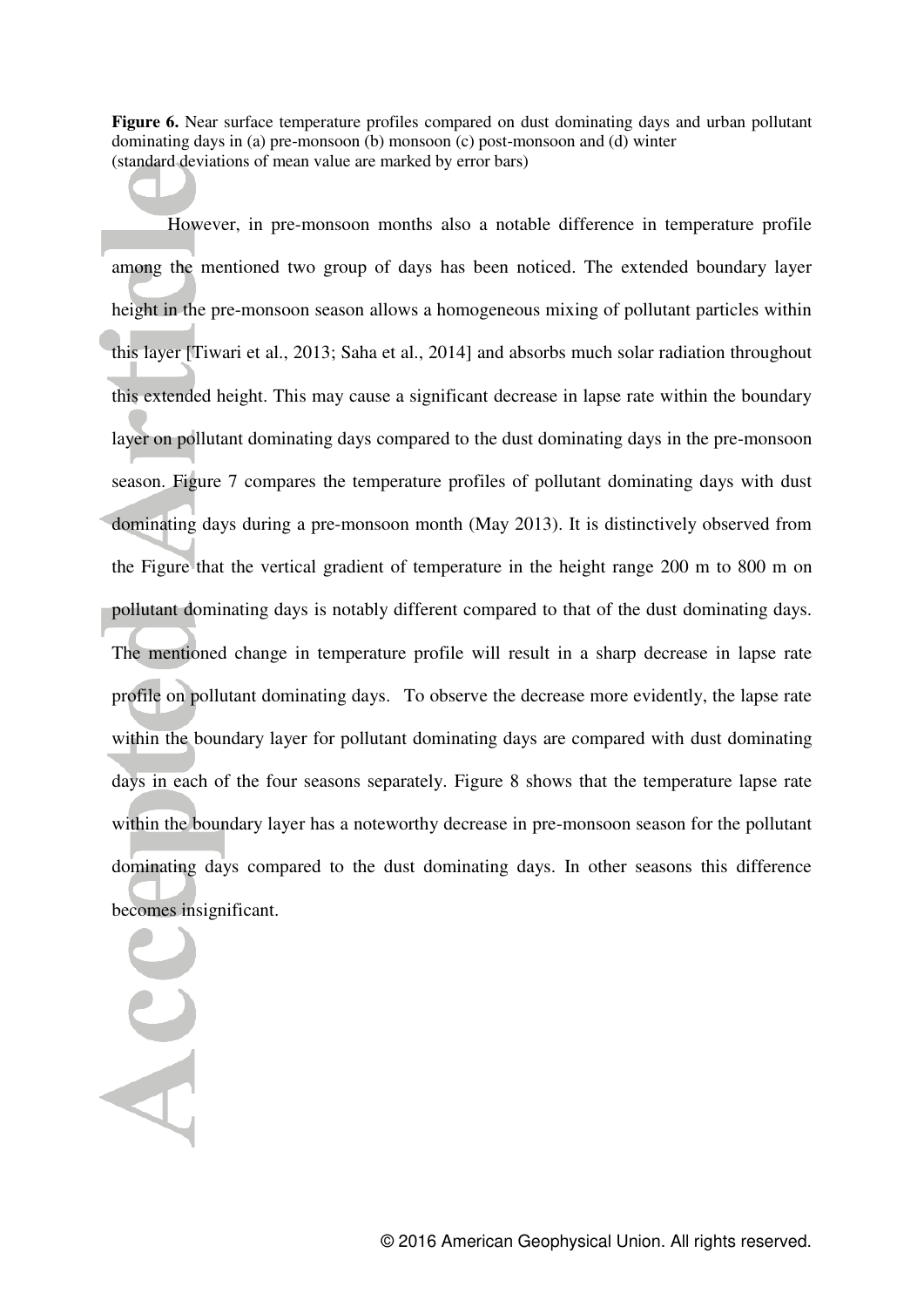

**Figure 7.** Comparison between the vertical gradient of average temperature profiles (marked portion of the plot) on pollutant dominating days and dust dominating days (May 2013)

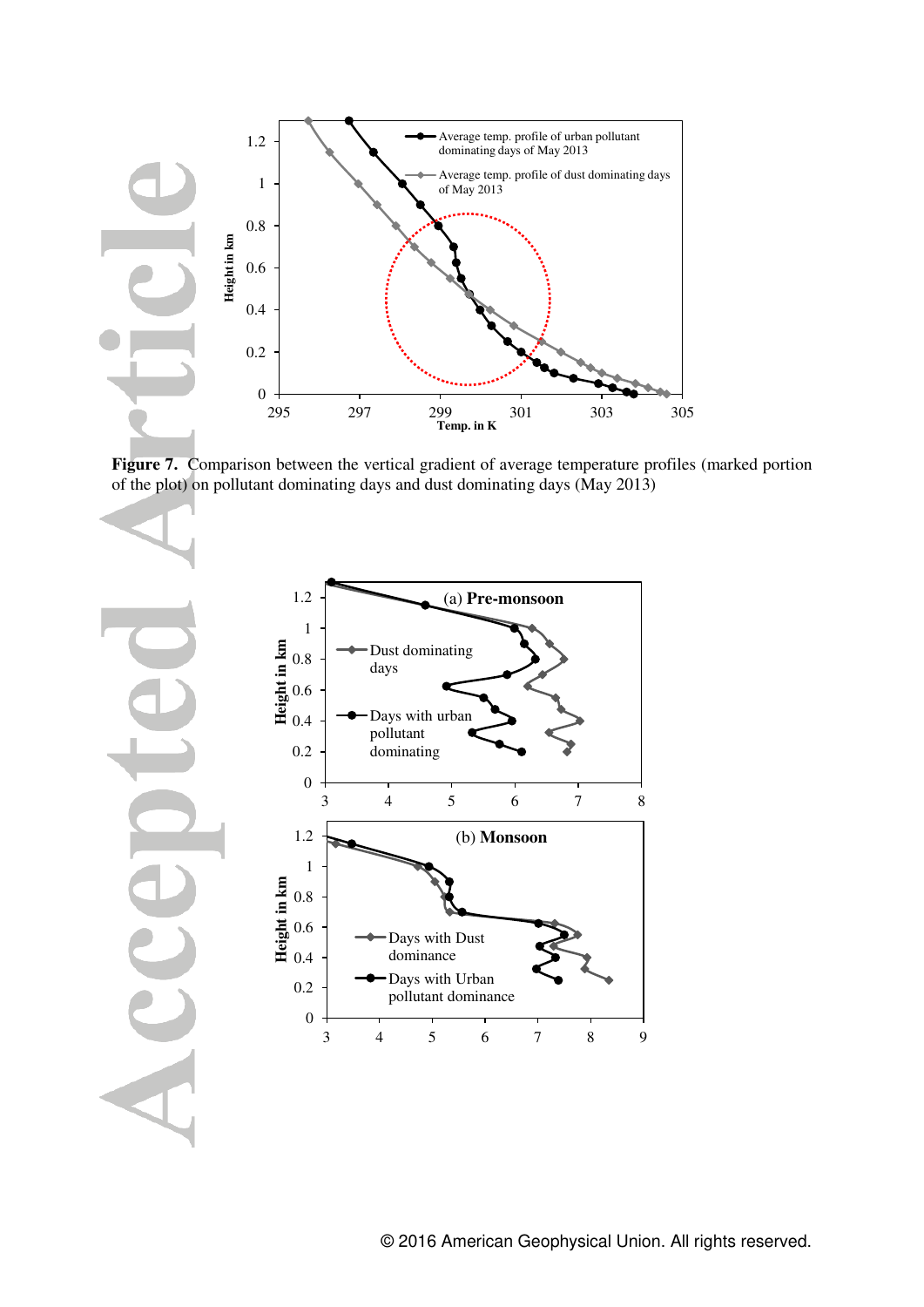

**Figure 8.** Boundary layer temperature lapse rate of dust dominating days and pollutant dominating days in (a) pre-monsoon, (b) monsoon, (c) post-monsoon and (d) winter

## 5.3. Effect of pollutant particles on temperature lapse rate and convective processes

 Temperature lapse rate strongly influences the growth of convective processes. Convective available potential energy (CAPE) is a useful instability index to measure the development of convective process [Holton, 2004]. In our further study the decrease in lapse rate on pollutant dominating days and the corresponding CAPE values for those days during pre-monsoon season has been intensively examined. The mathematical equation of CAPE is expressed as

$$
CAPE = \int_{Z_{LFC}}^{Z_{LNB}} g\left(\frac{T_{parcel} - T_{evn}}{T_{evn}}\right) dz \tag{7}
$$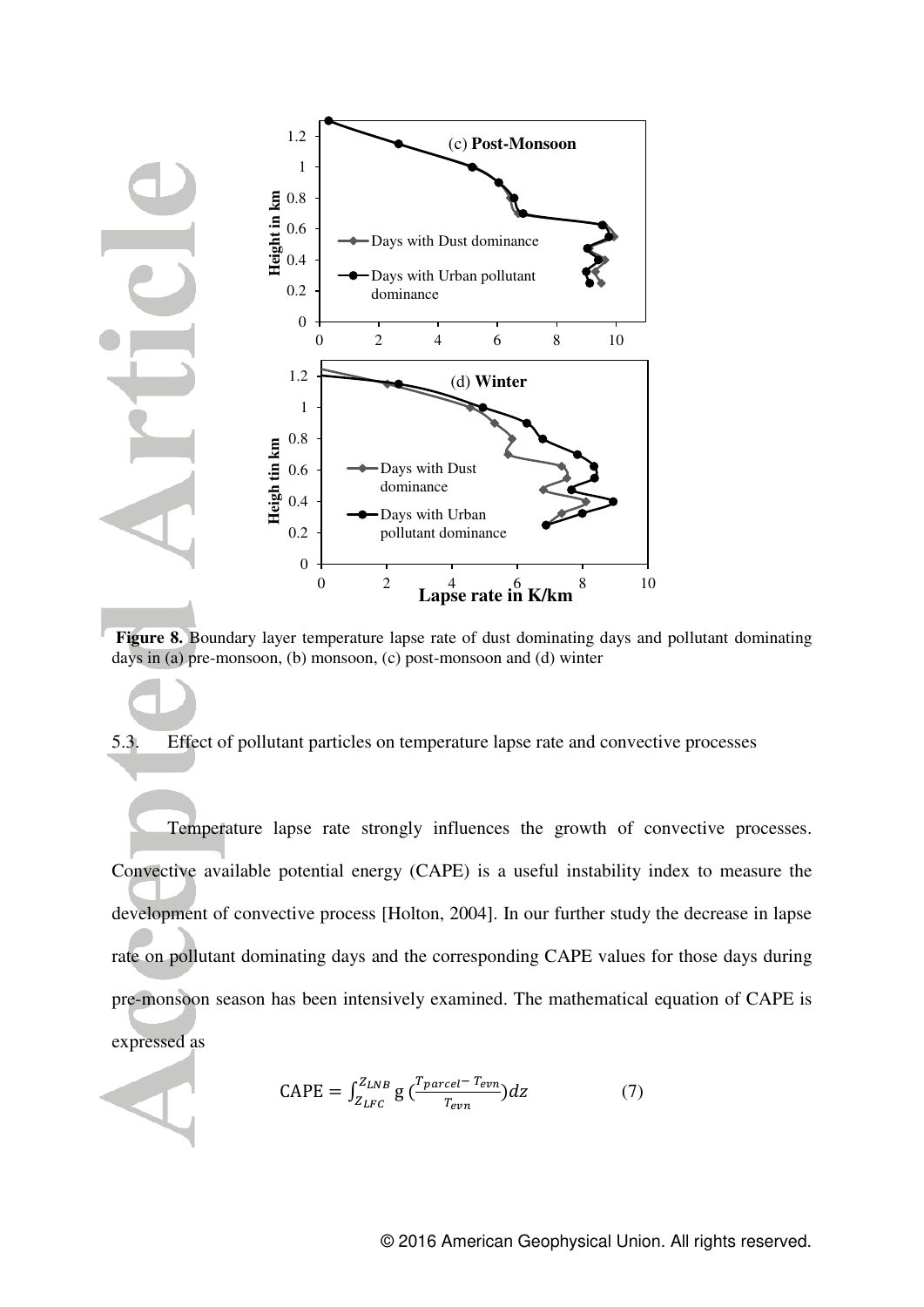Here  $T_{\text{parcel}}$  and  $T_{\text{evn}}$  are designated for moist air parcel temperature and temperature of the environment respectively. The lower and upper limit of the integration is level of free convection  $Z_{LFC}$  and the level of neutral buoyancy  $Z_{LNB}$ . The equation (7) indicates that a small change in the temperature lapse rate profile will significantly affects the value of CAPE. We have intended to observe the probable impact of abundance of pollutant particles on the growth of convective energy over the present location during pre-monsoon season when the convective processes are likely to occur. A window of 10 day time span during premonsoon have been considered and within this span of time, pollutant dominating days and dust dominating days are grouped separately. The lapse rate profiles for the group of urban pollutant dominating days are compared with the group of dust particle dominating days. This window of 10 day time span has been taken to avoid or minimize the effect of temporal variability in temperature profile as well as in the lapse rate. The difference in lapse rate due to pollutants will be effectively more notable through this observation avoiding the change in temperature and lapse rate due to seasonal or temporal variations. Some of the comparisons of lapse rate profiles shown in Figure 9 depict that the lapse rate of pollutant dominating days are prominently less than that of the dust dominating days in pre-monsoon.

Accel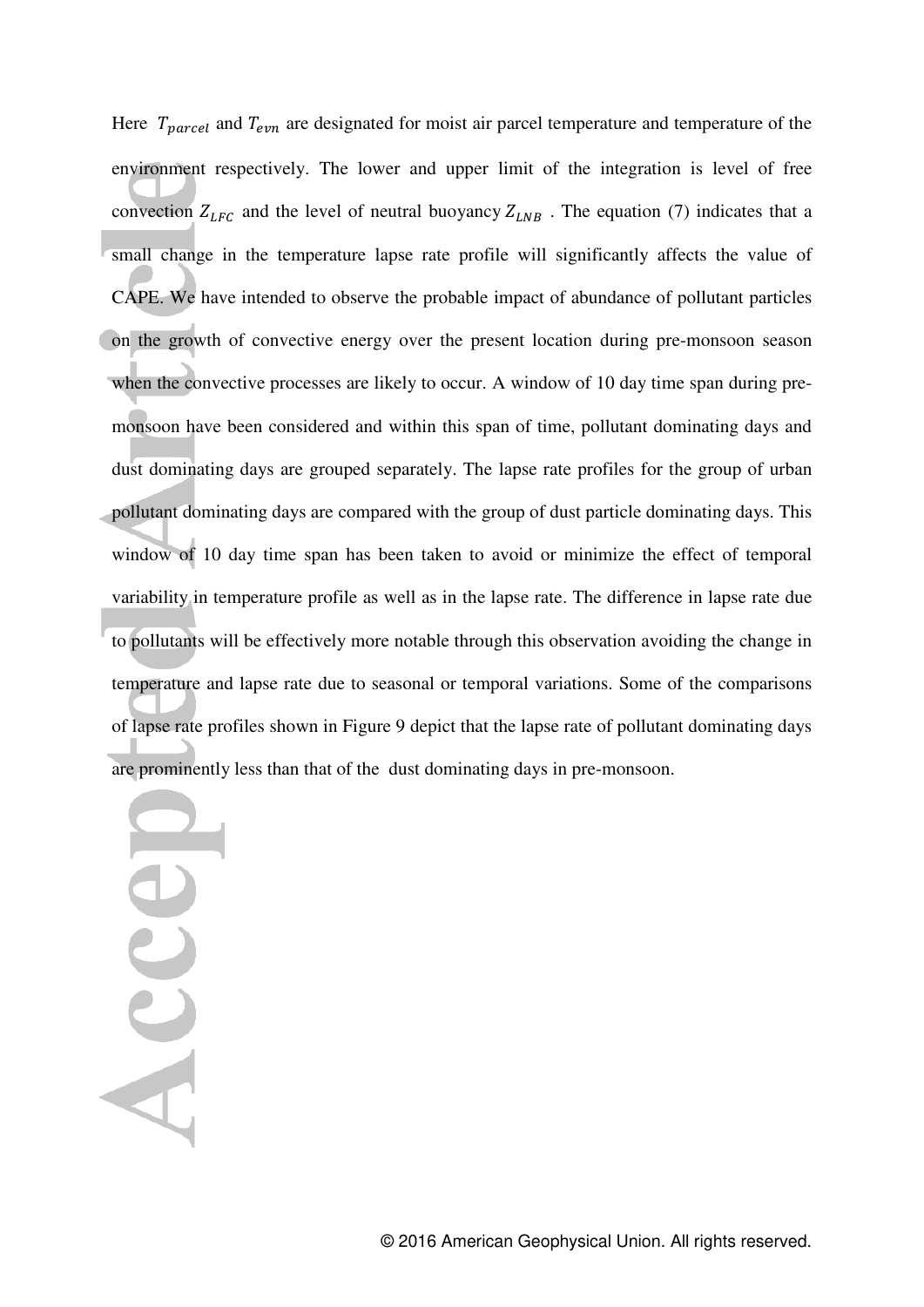

 **Figure 9.** Boundary layer temperature lapse rate for different groups of pollutant dominating days and dust dominating days during pre-monsoon season. Three sets of example each group with 10 days time span, are presented: (a) 24 April – 3 May, 2012 (b) 15 March- 24March, 2013 and (c) 25 March- 3 April, 2014

 This prominent decrease in lapse rate associated with the pollutant dominating days may cause to reduce the convection of wind and thus the growth of the convective processes within boundary layer may be affected [Parameswaran et al., 2004; Niranjan et al., 2006]. The delayed growth could be due to the effect of aerosol-radiation interaction (ARI),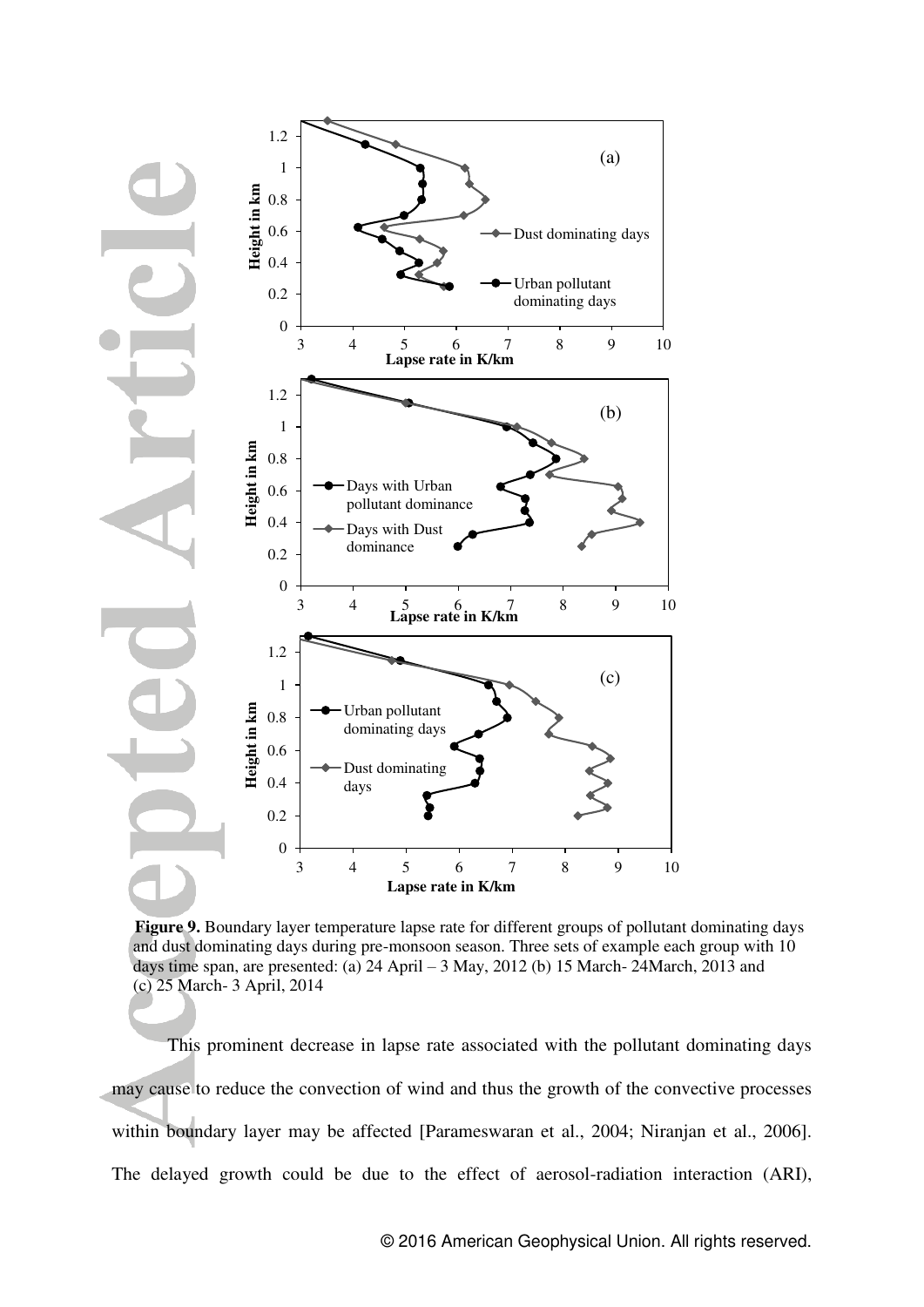accompanied by the effect of aerosol-cloud interaction (ACI) (Guo et al., 2016; Lee et al., 2016). It has been observed from our investigations that day time CAPE values are much lower on the days which experience dominance of urban pollutants compared to the days having dominance of dust aerosols. Figure 10 shows an example of the mentioned fact that the day time maximum CAPE values are comparatively lower on a pollutant dominating day than a dust dominating day.



**Figure10.** Comparison between (a) lapse rate for a pollutant dominating day (23 May 2012) and dust dominating day (24 May 2012) and (b) corresponding CAPE values

 Figure 10 (a) shows the temperature lapse rate profile of a pollutant dominating day (23 May 2012) has a negative value at around 600 meter height which indicates the presence of temperature inversion at that height. Temperature inversion directly affects the normal convection in the atmosphere which has caused to reduce the maximum CAPE value (359 J/Kg) on that day. Whereas on the consequent day (24 May 2012) which is a dust dominating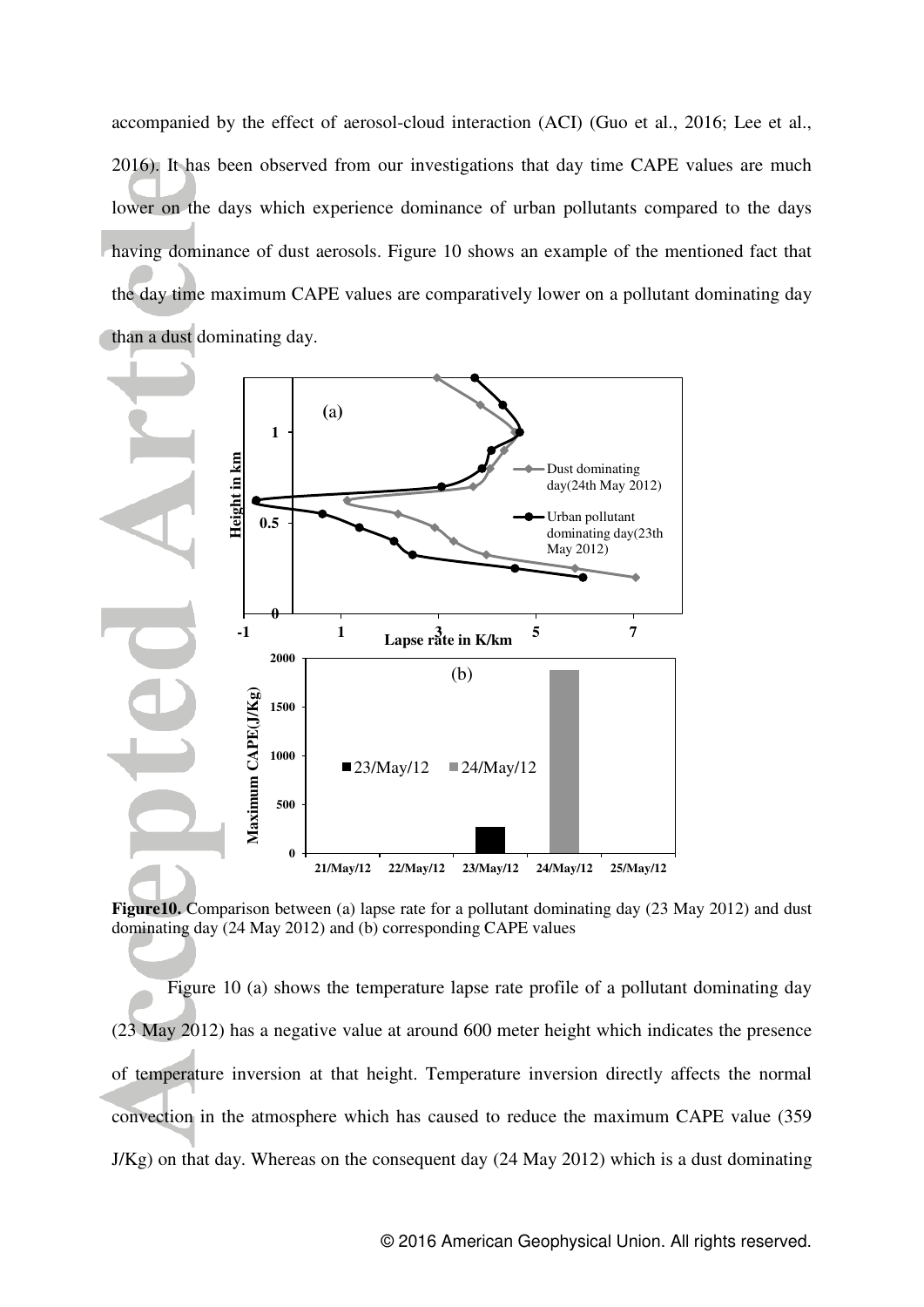day and the lapse rate is comparatively higher than the previous day, it has been found that the maximum CAPE value (1870 J/Kg) is around 5times higher than the pollutant dominating



 **Figure 11.** (a) Maximum CAPE values compared between dust dominating days and pollutant dominating days, (b) Angstrom Exponent values for corresponding days (c) Corresponding IWV values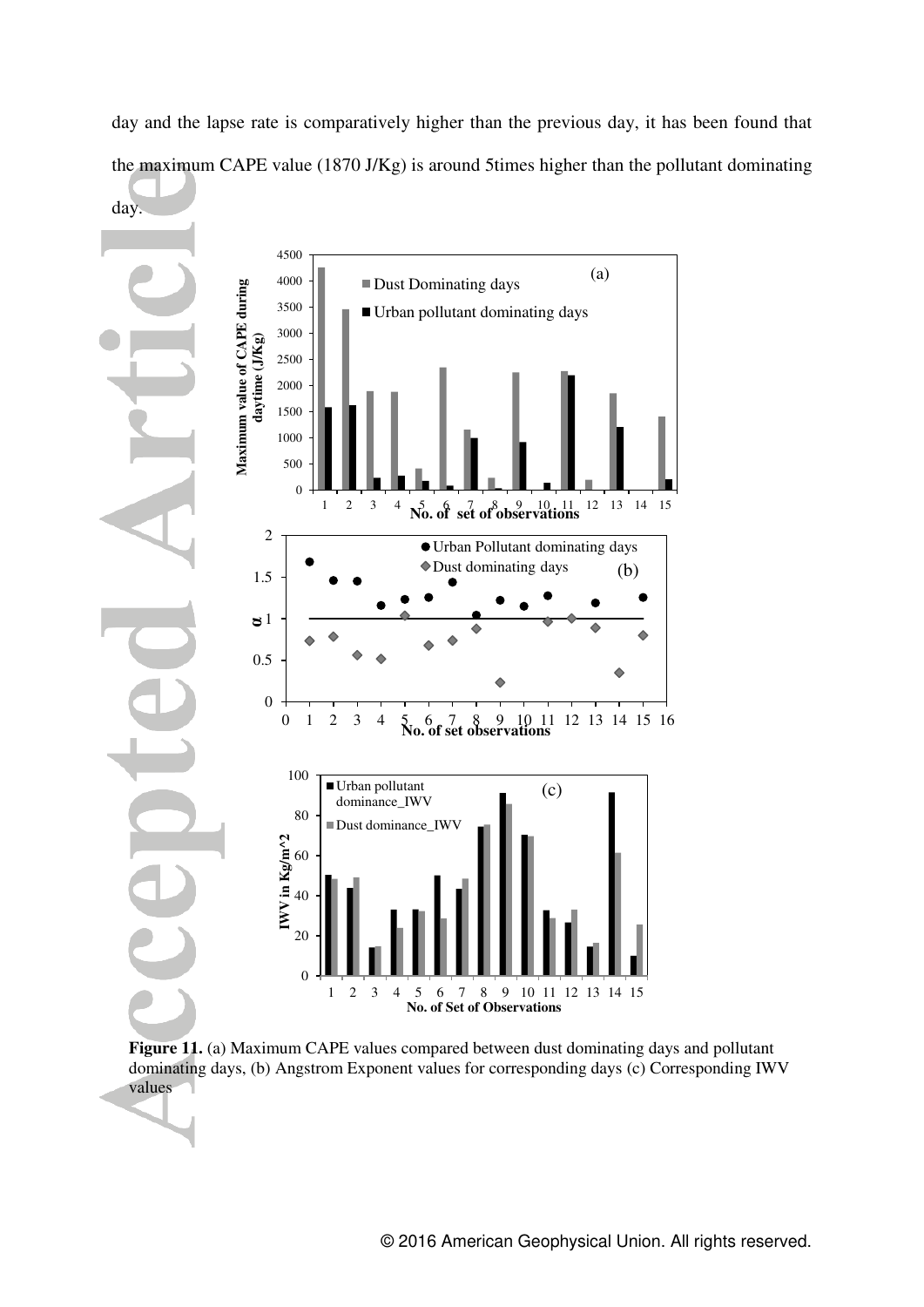This very decrease in lapse rate associated with the abundance of urban pollutants may affect the convective activities in pre-monsoon season over the urban locations like the present one. It has been found that the maximum CAPE values during day time on pollutant dominating days have lower values compared to the dust dominating days in most of the observed cases during pre-monsoon season as shown in Figure 11(a). To examine whether integrated water vapour (IWV) contributed significantly to the change in CAPE values in these two cases, we compared the IWV amount (using our radiometric observation data) for dust dominating days and pollutant dominating days. Figure 11(c) shows that there is no notable difference in IWV values between these two cases which substantiate the fact that the decrease in lapse rate in association with the dominance of pollutant aerosols mostly influenced the weakening of convective processes.

# 5.4. Role of transported air mass

 In the present study we have also analyzed the back trajectories for all the dates under our observation. A 5-day back trajectory has been presented using TrajStat for all the dust dominating days and pollutant dominating days separately. From the analysis it has been observed that the trajectories (at 2000 m agl) for pollutant dominating days are arriving from Indian sub-continental region whereas, trajectories for dust dominating days are found to travel mostly from the arid region of Middle-East as shown in the Figure 12 (a), (b). This feature is not prominent if the trajectories are drawn for 1000 m above ground level (agl) which can be due to the turbulences present within this height of the boundary layer [Garratt, 1992]. It has been also reported by earlier researchers that only the higher trajectories are capable of long-range transport [Gogoi et al., 2009]. The transported air mass at 2000 m agl from the arid region of Middle-east may carry dust aerosols which may alter the dominance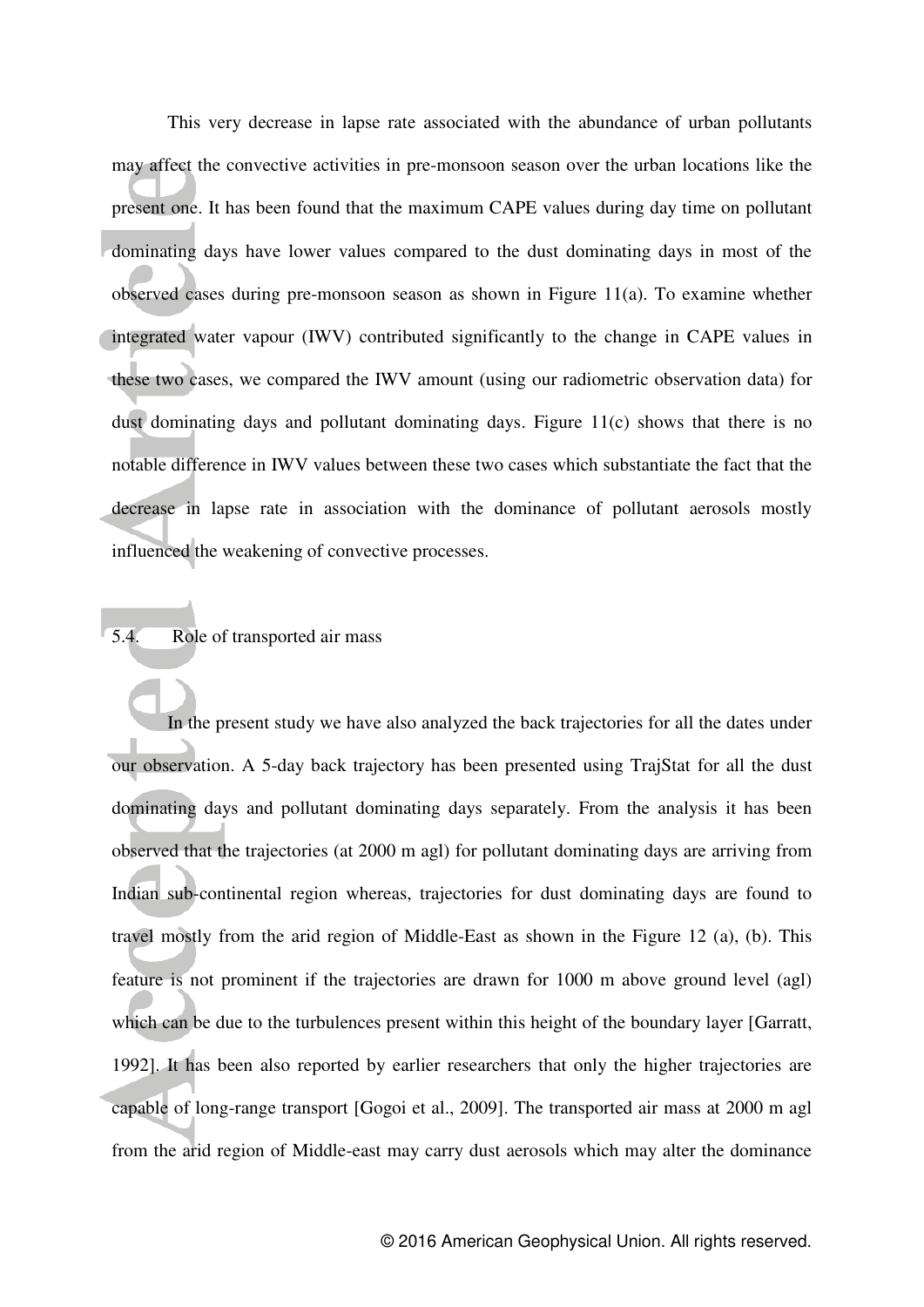of locally generated aerosols into the dominance of dust particles. On the other hand the air mass transported from the land part of the Indian subcontinent will have the probability of carrying anthropogenic aerosols which can increase the regional concentration of fine mode particles. It points to the fact that transported air mass has strong association with regional aerosol loading which can influence the wavelength dependence pattern of SSA.



**Figure 12**. Back Trajectories (at 2000 m agl) for (a) urban pollutant dominating days and (b) dust dominating days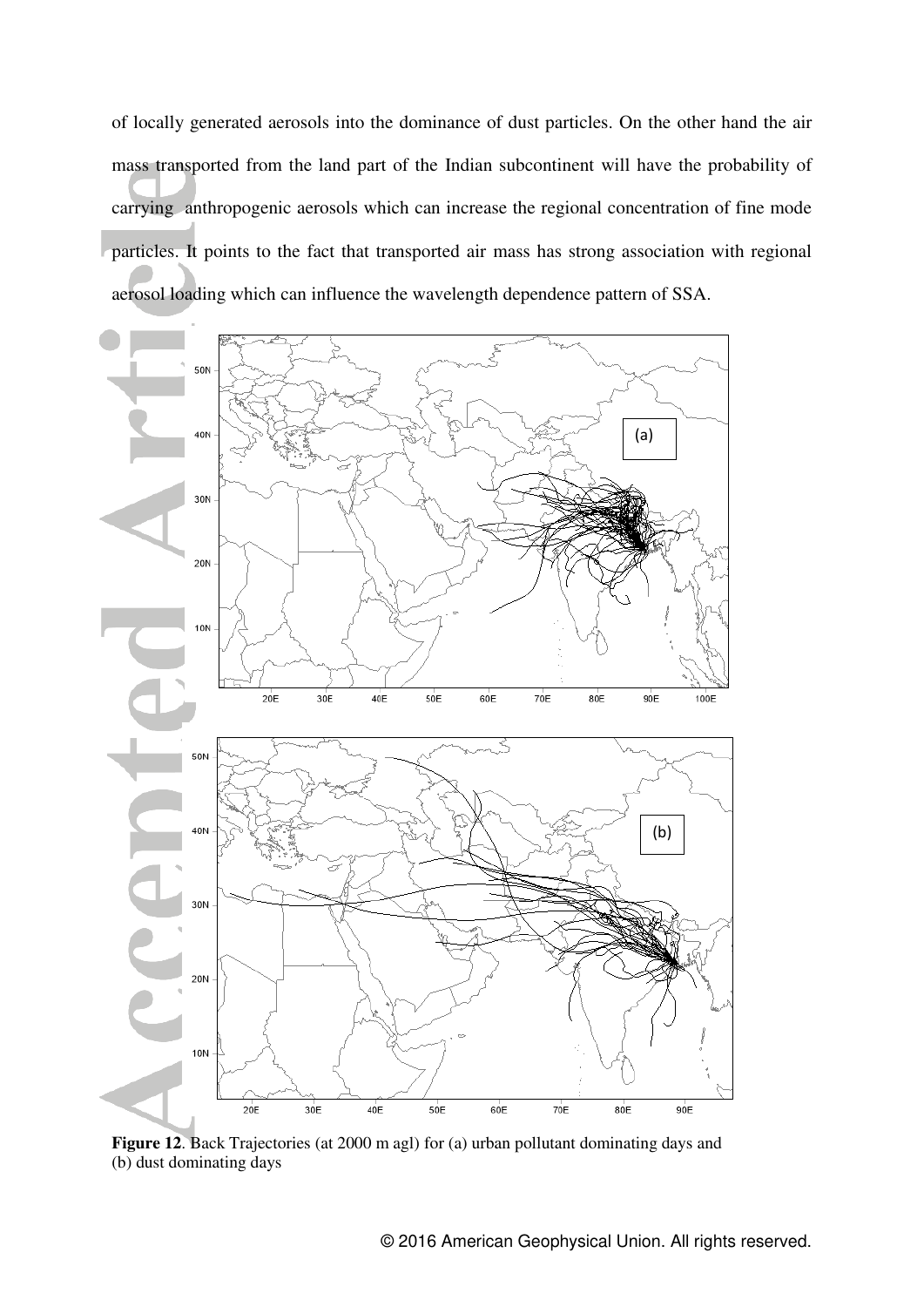In monsoon the wavelength dependence of SSA mostly shows an increasing trend with wavelength indicating a less dominance of fine mode particles during this season. Unlike the other seasons it has been observed in monsoon that back trajectories are not arriving from far distances even on those days when  $\alpha$  value is less than unity and SSA increases with wavelengths. The scavenging of aerosols due to rain fall in monsoon and the presence of marine aerosol in south westerly air mass may have a stronger control on the total aerosol loading at this location [Moorthy et al., 1997]. Comparatively larger size of marine aerosol may cause to change spectral pattern of SSA in monsoon season.

#### **6. Summary**

 This paper presents the results on the observations of the aerosol optical properties over Kolkata primarily utilizing the ground based measurements. The observations from such a region, which is a densely populated urban location near to the land-ocean boundary in Eastern India, are inadequately available in open literature so far. The main conclusions of our study are as follows:

[1] The present study discriminates the dominance of urban pollutant aerosols and dust aerosols over Kolkata using the spectral dependence of AOD and SSA during different seasons of a year. The spectral dependence of aerosol optical depth and single scattering albedo points to the dominance of fine mode pollutant aerosols for most of the time in a year over the present urban region. This is also supported by the fact that the corresponding Angstrom coefficient values become greater than unity.

[2] Aerosol optical depths over Kolkata are high  $(-1)$  in winter and comparatively low  $(0.6 \text{ to } 1)$ 0.7) in monsoon and post-monsoon months with a yearly average of 0.8.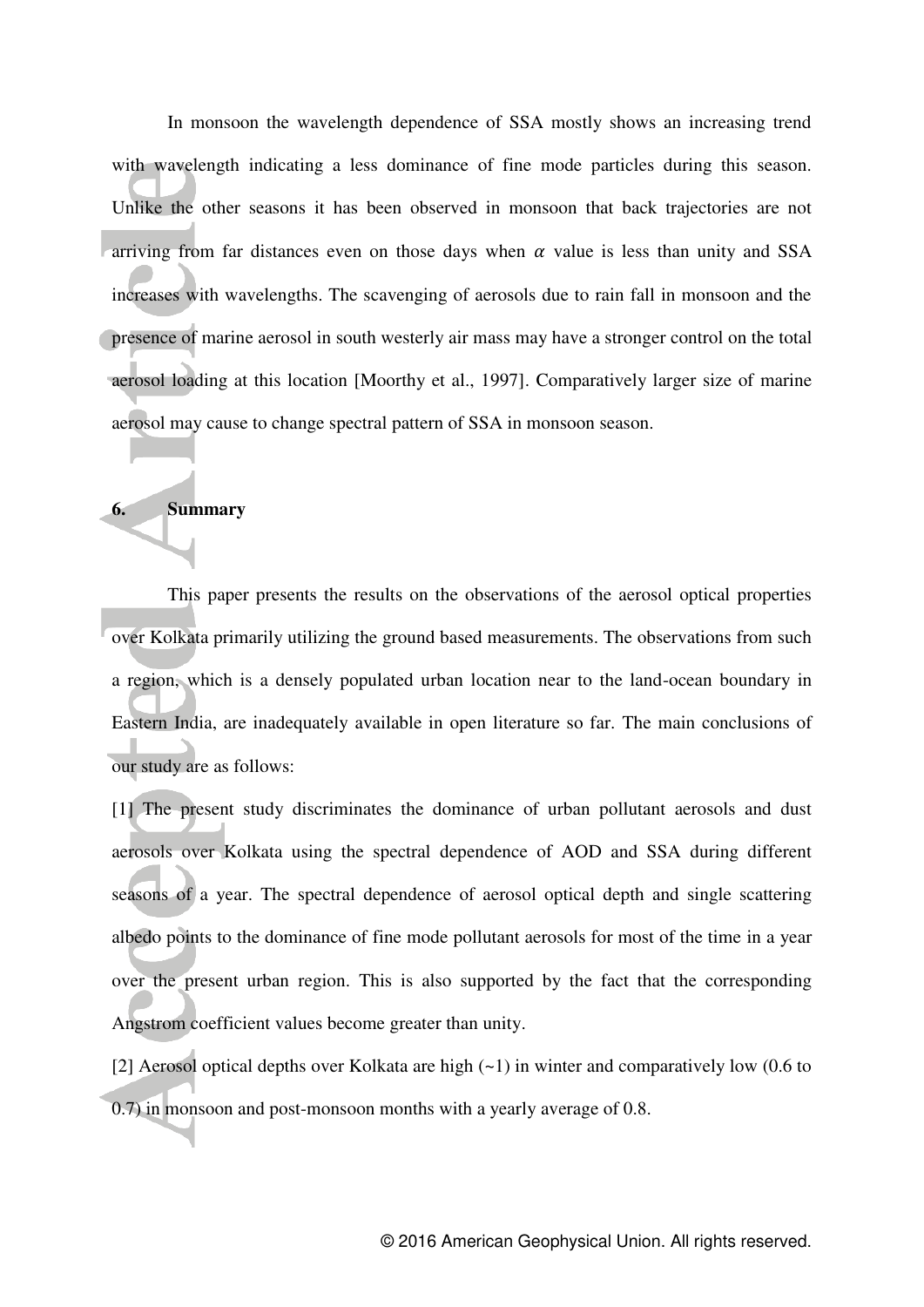[3] Single scattering albedo is minimum in pre-monsoon months with average values of 0.8 to 0.85 and maximum in monsoon months with average values of 0.9 to 0.95. In monsoon the spectral dependence of SSA does not show decreasing trend, unlike the other seasons, indicating a lower concentration of fine mode pollutants in this season.

[4] The abundance of pollutant aerosols in this urban environment affects the temperature lapse rate within the boundary layer. It is particularly observed that the vertical gradient of temperature within the boundary layer height on pollutant dominating days is notably different compared to that on the dust dominating days, especially in pre-monsoon months hindering the growth of convective processes during this season.

[5] In the winter, a notable increase in boundary layer temperature has been observed in association with the dominance of pollutant aerosols in this region.

[6] Back trajectory analysis indicates to the possibility of the transport of anthropogenic aerosols from the land part of the Indian subcontinent which additionally contributes to the regional concentration of fine mode particles.

[7] The air mass transported from the arid region of the Middle-east carry dust aerosol particles (desert dust) which influence the spectral pattern of SSA at the present location.

## **Acknowledgments**

This work has been supported by the grants from the Indian Space Research Organization under the Project "Studies on Aerosol Environment at Kolkata Located Near the Land-Ocean Boundary as a Part of ARFI Network under ISRO-GBP" being carried out at S.K. Mitra Centre for Research in Space Environment, University of Calcutta. National Center for Environmental Prediction and National Center for Atmospheric Research (NCEP/NCAR) global reanalysis data product of National Oceanic and Atmospheric Administration (NOAA)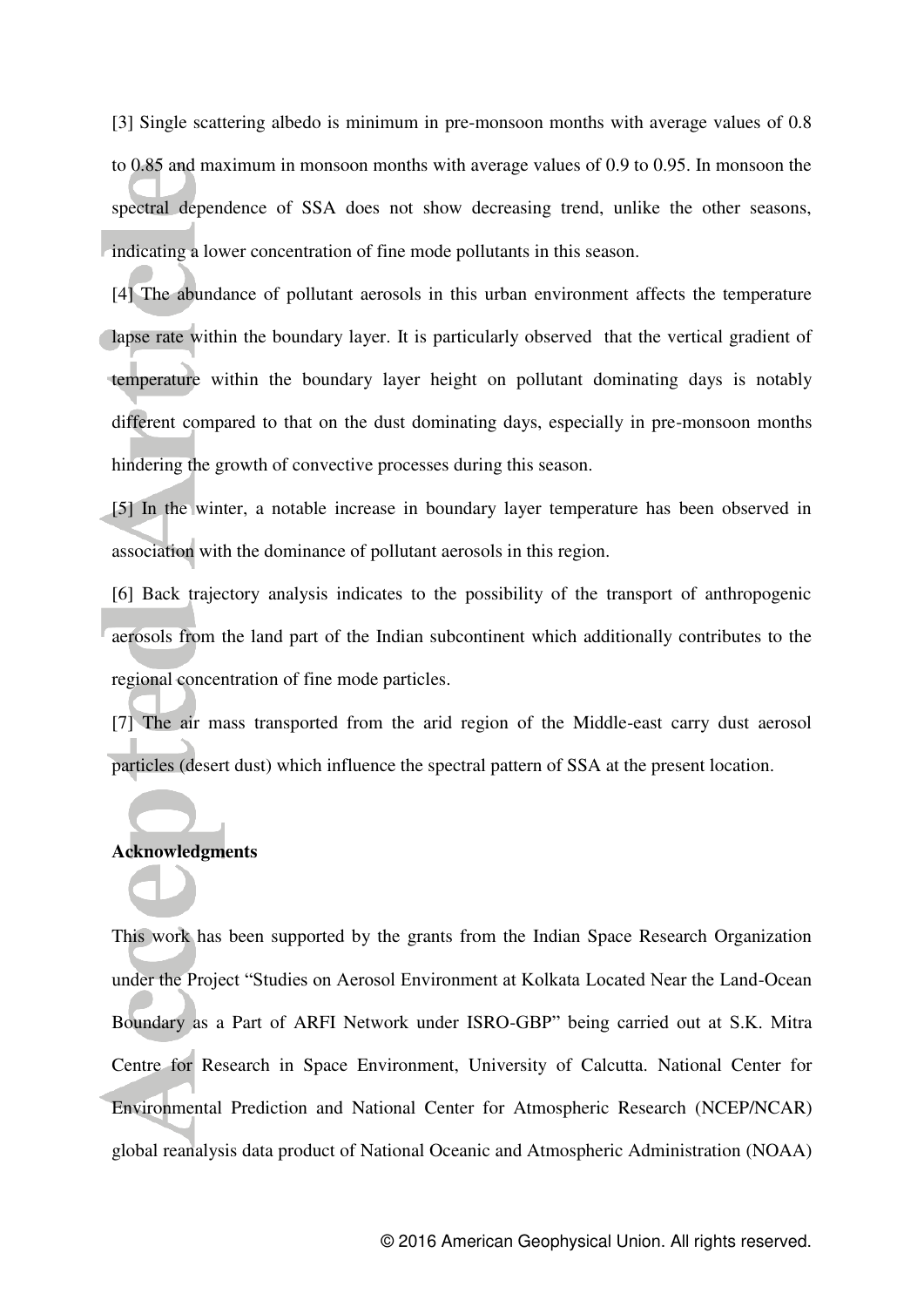[\(ftp://arlftp.arlhq.noaa.gov/pub/archives/reanalysis\)](ftp://arlftp.arlhq.noaa.gov/pub/archives/reanalysis) has been used in back trajectory analysis Atmospheric boundary layer height data are obtained from NOAA Earth System Research Laboratory (ESRL) data base using the website [\(http://www.esrl.noaa.gov/psd/data/gridded/data.20thC\\_ReanV2.monolevel.mm.html\)](http://www.esrl.noaa.gov/psd/data/gridded/data.20thC_ReanV2.monolevel.mm.html)

## **References**

Angstrom, A., (1929), On the atmospheric transmission of Sun radiation and on dust in the air, Geogr. Ann., 11, 156– 166.

Arnott, W.P., K. Hamasha, H. Moosmuller, P.J. Sheridan, and J.A. Ogren, (2005), Towards aerosol light absorption measurements with a 7-wavelength aethalometer: evaluation with a photoacoustic instrument and 3-wavelength nephelometer, Aerosol Science and Technology, 39, 17−29.

Aruna K., T.V. LakshmiKumar, D. NarayanaRao, B. V. KrishnaMurthy, S. S. Babu, and K. Krishnamoorthy, (2014), Scattering and absorption characteristics of atmospheric aerosols over a semi-urban coastal environment, Journal of Atmospheric and Solar-Terrestrial Physics, 119, 211–222.

Babu, S. S., S. K. Satheesh, and K. K. Moorthy, (2002), Aerosol radiative forcing due to enhanced black carbon at an urban site in India, Geophys. Res. Lett., 29(18), 1880, doi:10.1029/2002GL015826.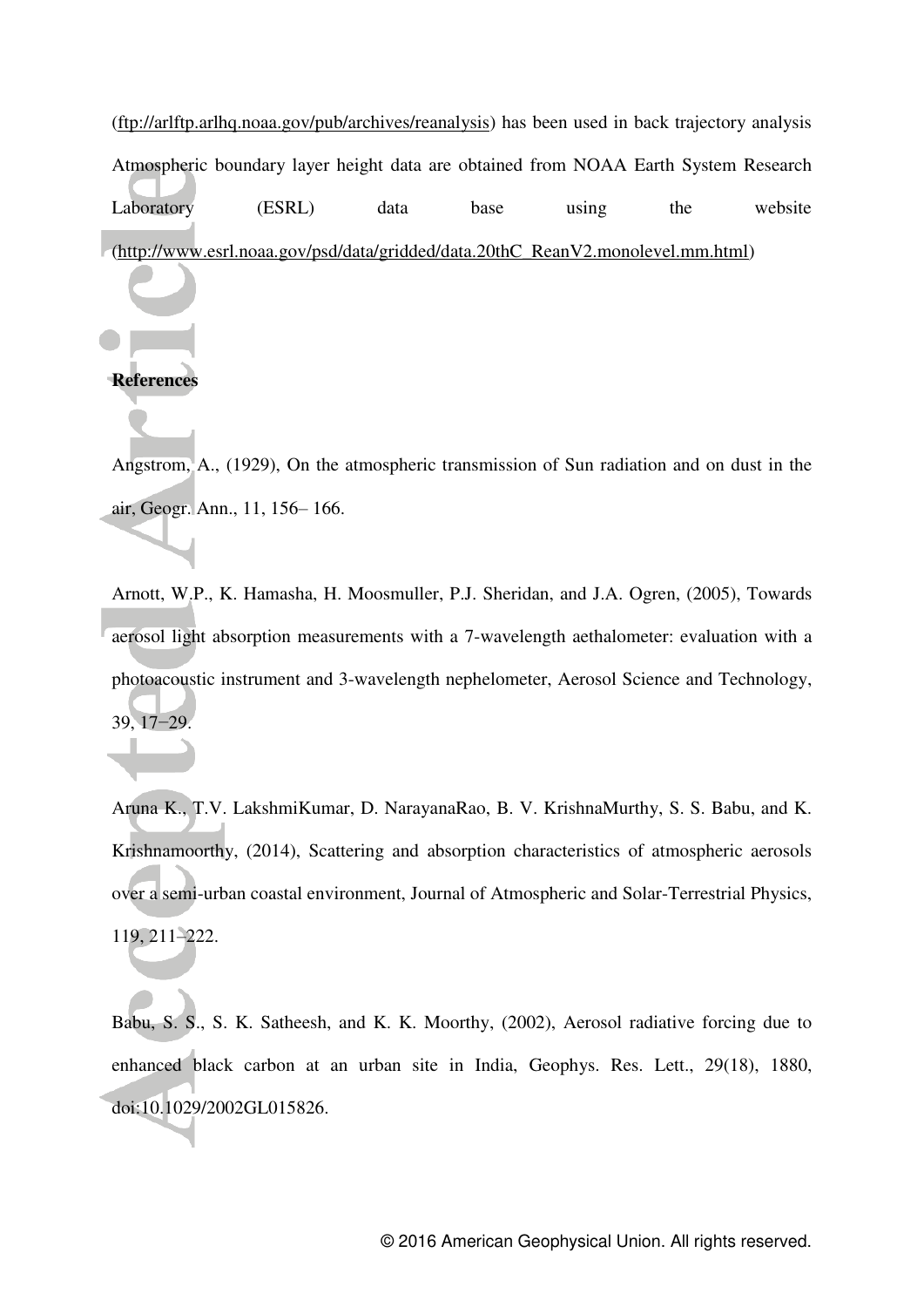Babu, S. S., K. K. Moorthy, R. K. Manchanda, P. R. Sinha, S. K. Satheesh, D. P. Vajja, S. Srinivasan, and V. H. A. Kumar (2011), Free tropospheric black carbon aerosol measurements using high altitude balloon: Do BC layers build "their own homes" up in the atmosphere?, Geophys. Res. Lett., 38, L08803, doi:10.1029/2011GL046654.

Bergstrom, R. W., and P. B. Russell, (1999), Estimation of aerosol direct radiative effects over the mid-latitude North Atlantic from satellite and in situ measurements, Geophys. Res. Lett., 26, 1731–1734.

Bergstrom, R. W., P. B. Russell, and P. Hignett, (2002), Wavelength Dependence of the Absorption of Black Carbon Particles: Predictions and Results from the TARFOX Experiment and Implications for, J. Atmos. Sci, 59. 567-577.

Bergstrom, R. W., P. Pilewskie, P. B. Russell, J. Redemann, T. C. Bond, P. K. Quinn, and B. Sierau, (2007), Spectral absorption properties of atmospheric aerosols, Atmos. Chem. Phys., 7, 5937–5943.

Bodhaine, B.A., (1995), Aerosol absorption measurements at Barrow, Mauna Loa and the South Pole. J. Geophys. Res., 100, 8967–8975.

Bhattacharya, R., A. Bhattacharya, R. Das, S. Pal and P. Mali, (2011), Premonsoon climate and rainfall activity over West Bengal: A survey, International J. Phys, 4, 141-148.

Charlson, R.J., S.E. Schwartz, J.M. Hales, R.D. Cess, J.A. Coakley, J.E. Hansen, and D.J. Hofmann, (1992), Climate forcing by anthropogenic aerosols, Science,255, 423–430.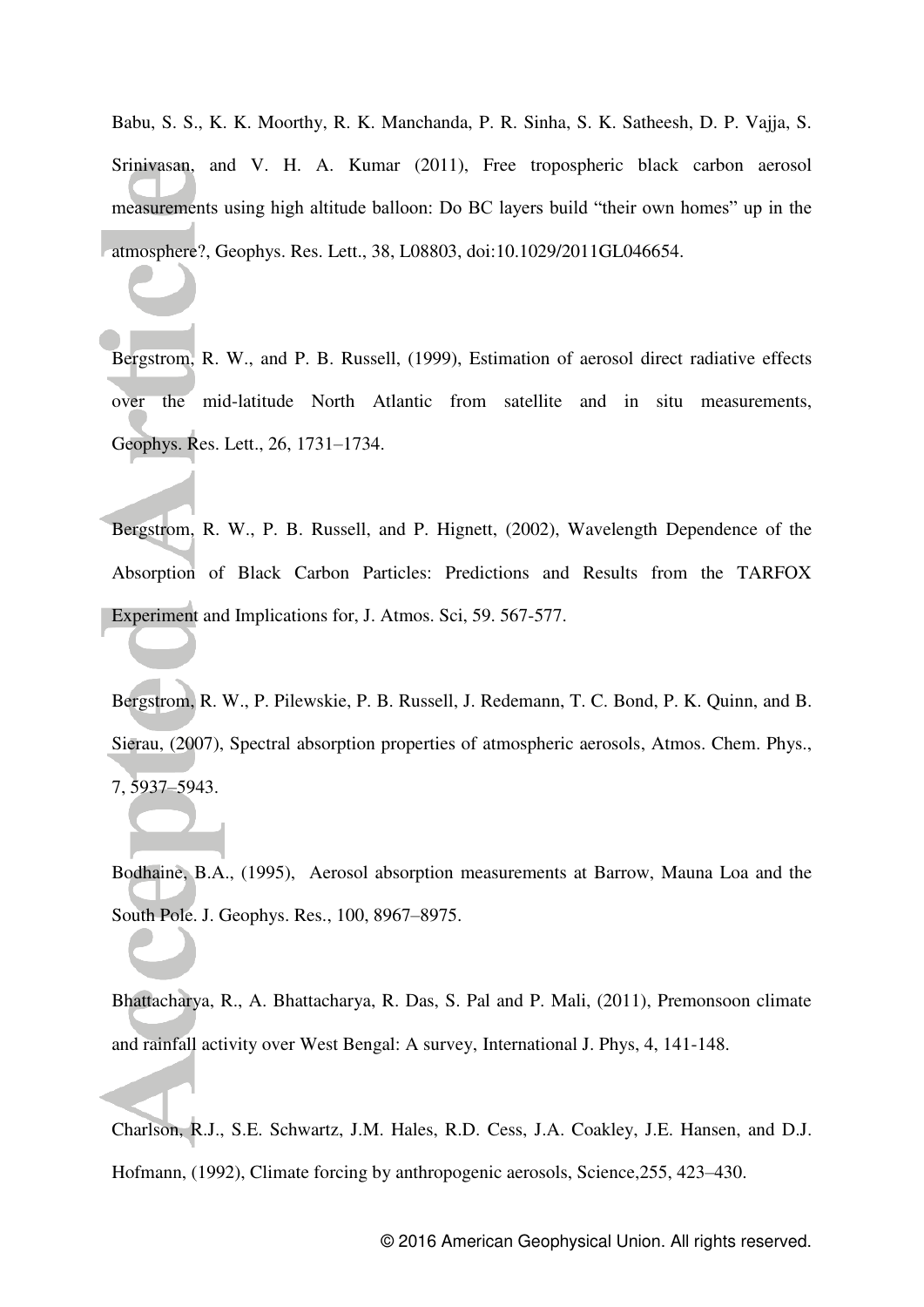Dubovik, O., B. N. Holben, T. F. Eck, A. Smirnov, Y. J. Kaufman, M. D. King, D. Tanre, and I. Slutsker, (2002), Climatology of atmospheric aerosol absorption and optical properties in key locations, J. Atmos. Sci., 59, 590–608.

Dumka, U.C., and K. Krishna Moorthy, (2010), Characteristics of aerosol black carbon mass concentration over a high altitude location in the Central Himalayas from multi-year measurements, Atmos. Res., 96, 510–521.

Eck, T. F., B. N. Holben, J. S. Reid, O. Dubovik, A. Smirnov, N. T. O"Neill,I. Slutsker, and S. Kinne, (1999), Wavelength dependence of the optical depth of biomass burning, urban, and desert dust aerosols, J. Geophys. Res., 104, 31,333–31,349.

Gadhavi, H., and Jayaraman, A., Absorbing aerosols: contribution of biomass burning and implications for radiative forcing, Ann. Geophys., 28, 103–111.

Ganguly, D., H. Gadhavi, A. Jayaraman, T. A. Rajesh, and A. Misra, (2005), Single scattering albedo of aerosols over the central India: Implications for the regional aerosol radiative forcing, Geophys. Res. Lett., 32, L18803, doi:10.1029/2005GL023903.

Garratt, J. R., 1992. The atmospheric boundary layer. Cambridge University Press, P. 168.

Gogoi, M. M., K. K. Moorthy, S. S. Babu, and P. K. Bhuyan, (2009), Climatology of columnar aerosol properties and the influence of synoptic conditions: First-time results from the northeastern region of India, J. Geophys. Res., 114, D08202, doi:10.1029/2008JD010765.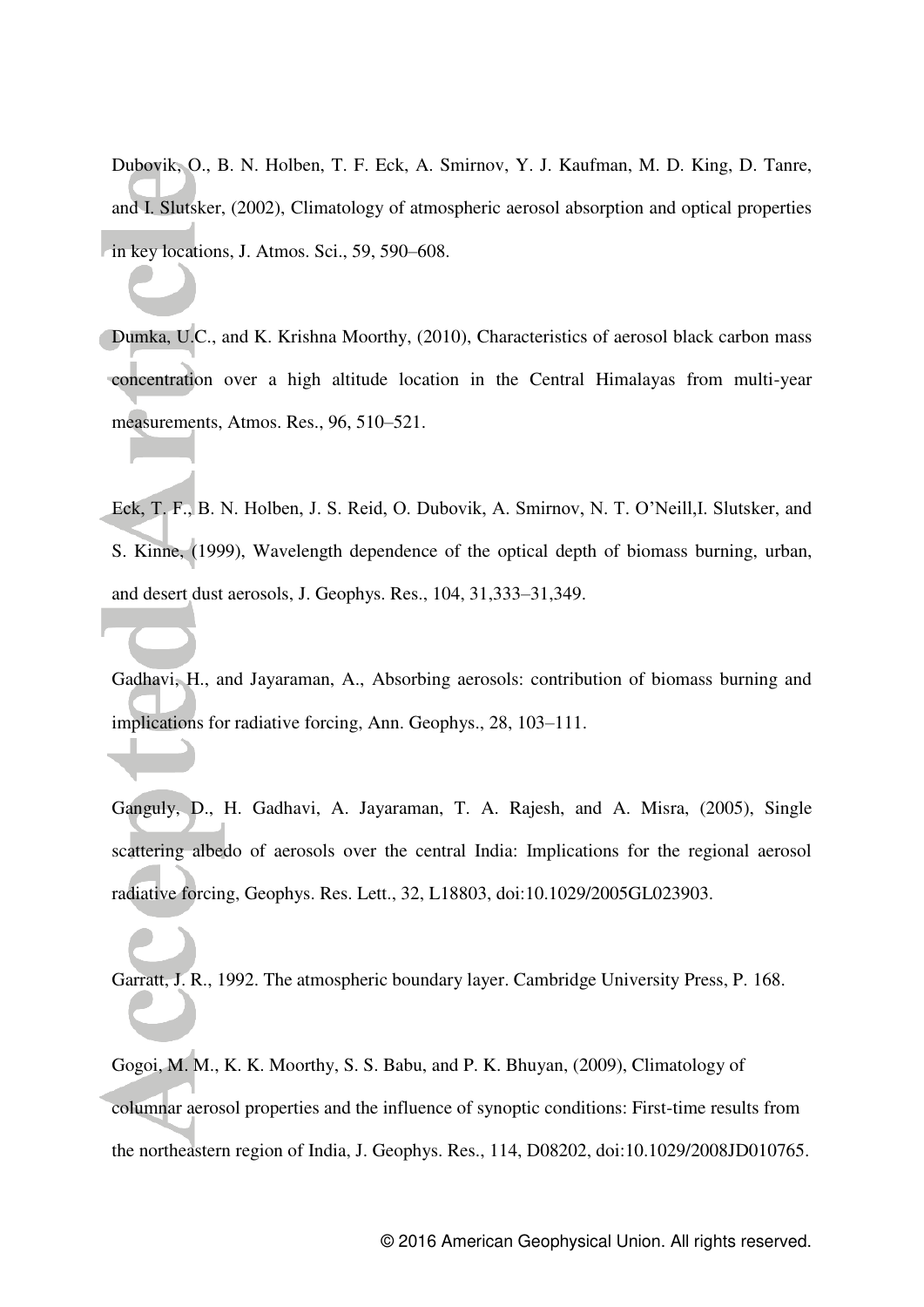Gogoi, M. M., Pathak, B., Moorthy, K. K., Bhuyan, P. K., Babu, S. S., Bhuyan, K. and Kalita, G. (2011). Multi-year Investigations of near Surface and Columnar Aerosols over Dibrugarh, Northeastern Location of India: Heterogeneity in Source Impacts. Atmos. Environ. 45: 1714–1724.

Goto, D., T. Takemura, T. Nakajima, and K.V.S. Badarinath, (2011), Global aerosol modelderived black carbon concentration and single scattering albedo over Indian region and its comparison with ground observations, Atmos. Environ. 45, 3277–3285.

Guo, J., Miao, Y., Zhang, Y., Liu, H., Li, Z., Zhang, W., He, J., Lou, M., Yan, Y., Bian, L., and Zhai, P.(2016), The climatology of planetary boundary layer height in China derived from radiosonde and reanalysis data, Atmos. Chem. Phys. 16, 13309-13319., doi:10.5194/acp-16-13309-2016

Guo, J., M. Deng, S. S. Lee, F. Wang, Z. Li, P. Zhai, H. Liu, W. Lv, W. Yao, and X. Li (2016), Delaying precipitation and lightning by air pollution over the Pearl River Delta. Part I: Observational analyses, J. Geophys. Res. Atmos., 121, 6472-6488, doi:10.1002/2015JD023257.

Haywood, J. M., and K. P. Shine, (1995), The effect of anthropogenic sulphate and soot aerosols on clear sky planetary radiation budget, Geophys. Res. Lett., 22, 603–605.

Haywood, J. M., and K. P. Shine, (1997), Multi-spectral calculations of the radiative forcing of tropospheric sulphate and soot aerosols using a column model, Q. J. R. Meteorol. Soc., 123, 1907– 1930.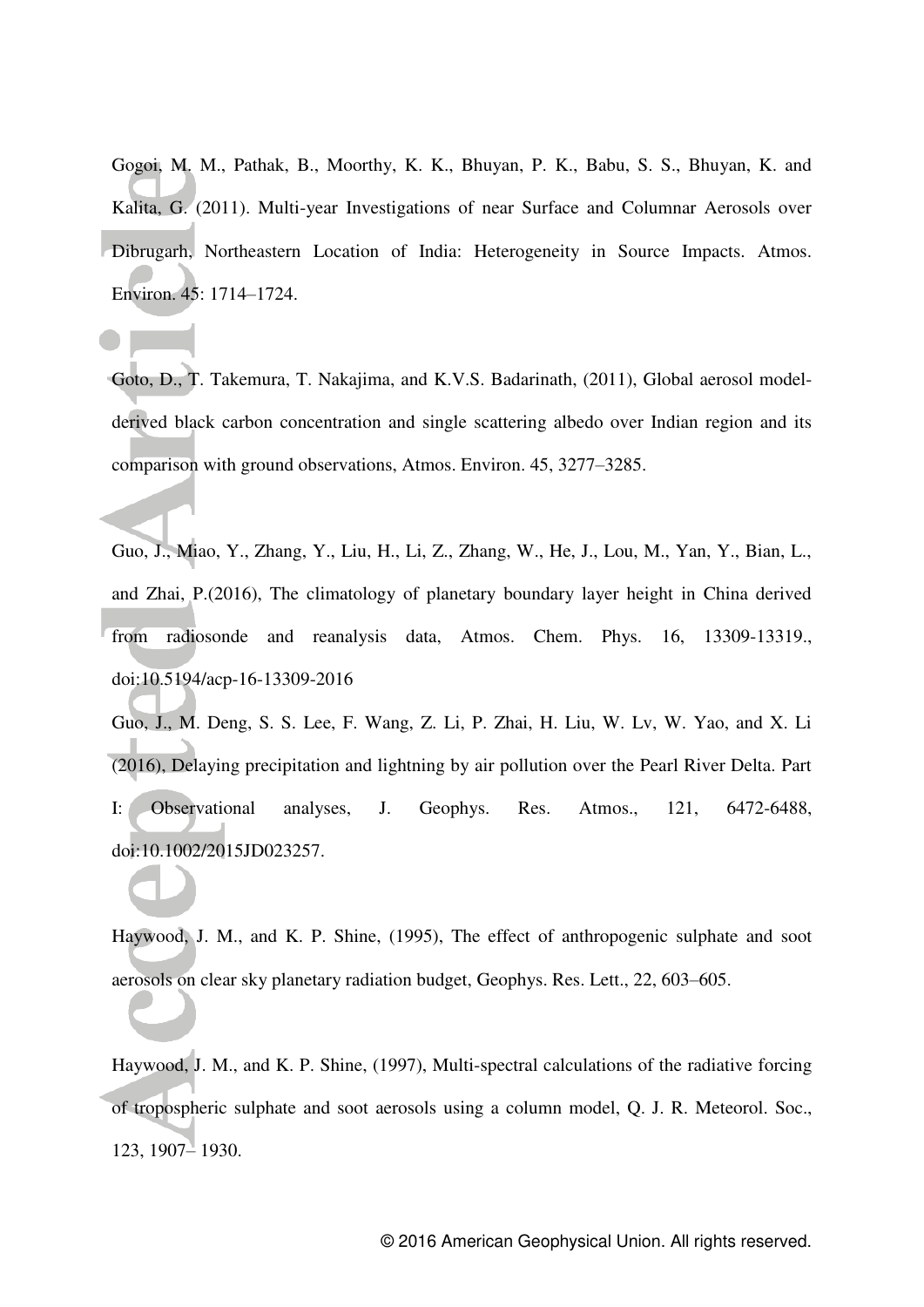Heintzenberg, J. R., R. J. Charlson, A. D. Clarke, C. Liousse, V. Ramaswamy, K. P. Shine, and M. Wendisch, , (1997), Measurement and modelling of aerosol singlre scattering albedo: Progress, problems and prospects, Contrib. Atmos, Phys., 70, 249– 264.

Holton, J. R., (2004), An Introduction to Dynamic Meteorology. (Fourth Edition) Elevier Academic Press, California, USA.

Jacobson, M.Z., (2001), Strong radiative heating due to the mixing state of black carbon on atmospheric aerosols, Nature, 409, 695–697.

Koelmans, A.A., M. T.O. Jonker, G. Cornelissen, T. D. Bucheli, Paul C.M Van Noort, and Ö. Gustafsson, (2006), Black carbon: the reverse of its dark side, Chemosphere, 63, 365–377.

Kohler, I., M. Dameris, I. Ackermann, and H. Hass, (2001), Contribution of road traffic emissions to the atmospheric black carbon burden in the mid-1990s, J. Geophys. Res., 106(No.D16), 17997–18014.

Lawrence, M.G., and J. Lelieveld, (2010), Atmospheric pollutant outflow from southern Asia: a review, Atmos. Chem. Phys., 10, 11017e11096.

Lee, S.-S., Guo, J.P., Z. Li, 2016. Delaying precipitation by air pollution over Pearl River Delta. Part 2: model simulations, J. Geophy. Res.:Atmos., 121, 11,739-11,760, doi:10.1002/2015JD024362.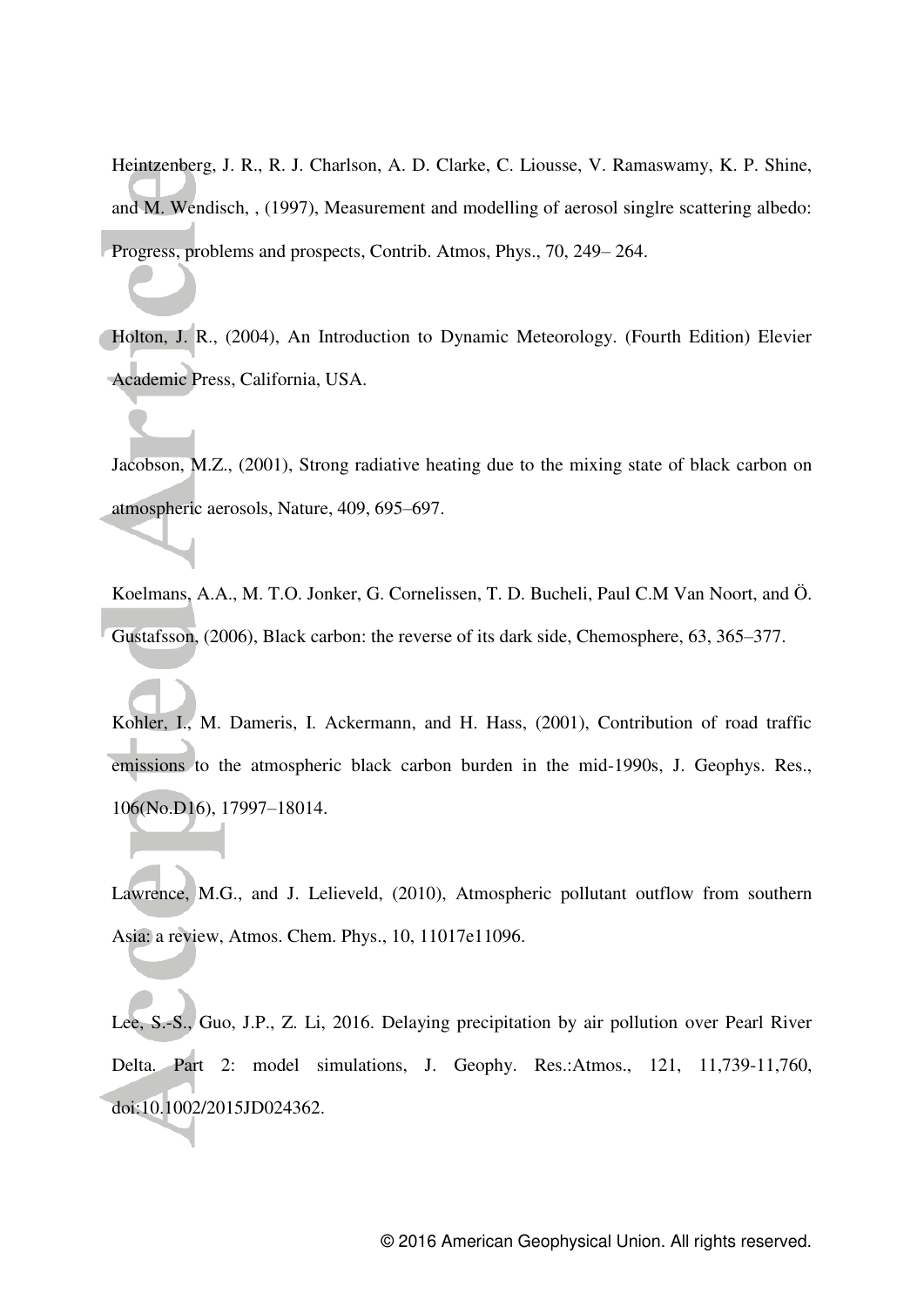Moorthy, K. K., S. K. Satheesh, B. V. K. Murthy, (1997), Investiga-tions of marine aerosols over the tropical Indian Ocean, J. Geo-phys. Res., 102, 18827–18842, 1997.

Niranjan, K., V. Sreekanth, B. L. Madhavan, and K. Krishna Moorthy (2006), Wintertime aerosol characteristics at a north Indian site Kharagpur in the Indo-Gangetic plains located at the outflow region into Bay of Bengal, J. Geophys. Res., 111, D24209, doi:10.1029/2006JD007635.

Parameswaran, K., S. V. Sunilkumar, K. Rajeev, P. R. Nair, and K. Krishna Moorthy (2004), Boundary layer aerosols at Trivandrum tropical coast, Adv. Space Res., 34, 838–844.

Penner, J.E., H. Eddleman, and T. Novakov, (1993), Towards the development of a global inventory for black carbon emissions, Atmos. Environ., 27, 1277–1295.

Ramachandran S., and S. Kedia, (2010), Black carbon aerosols over an urban region: Radiative forcing and climate impact, J. Geo-phys. Res., 115, d10202, doi:10.1029/2009jd013560,

Ramanathan, V., and G. Carmichael, (2008), Global and regional climate changes due to black carbon, Nat. Geosci., 1, 221–227.

Ramana, M. V., V. Ramanathan, Y. Feng, S.C. Yoon, S.W. Kim, G. R. Carmichael, and J. J. Schauer, (2010), Warming influenced by the ratio of black carbon to sulphate and the blackcarbon source, Nat. Geosci., DOI: 10.1038/NGEO918.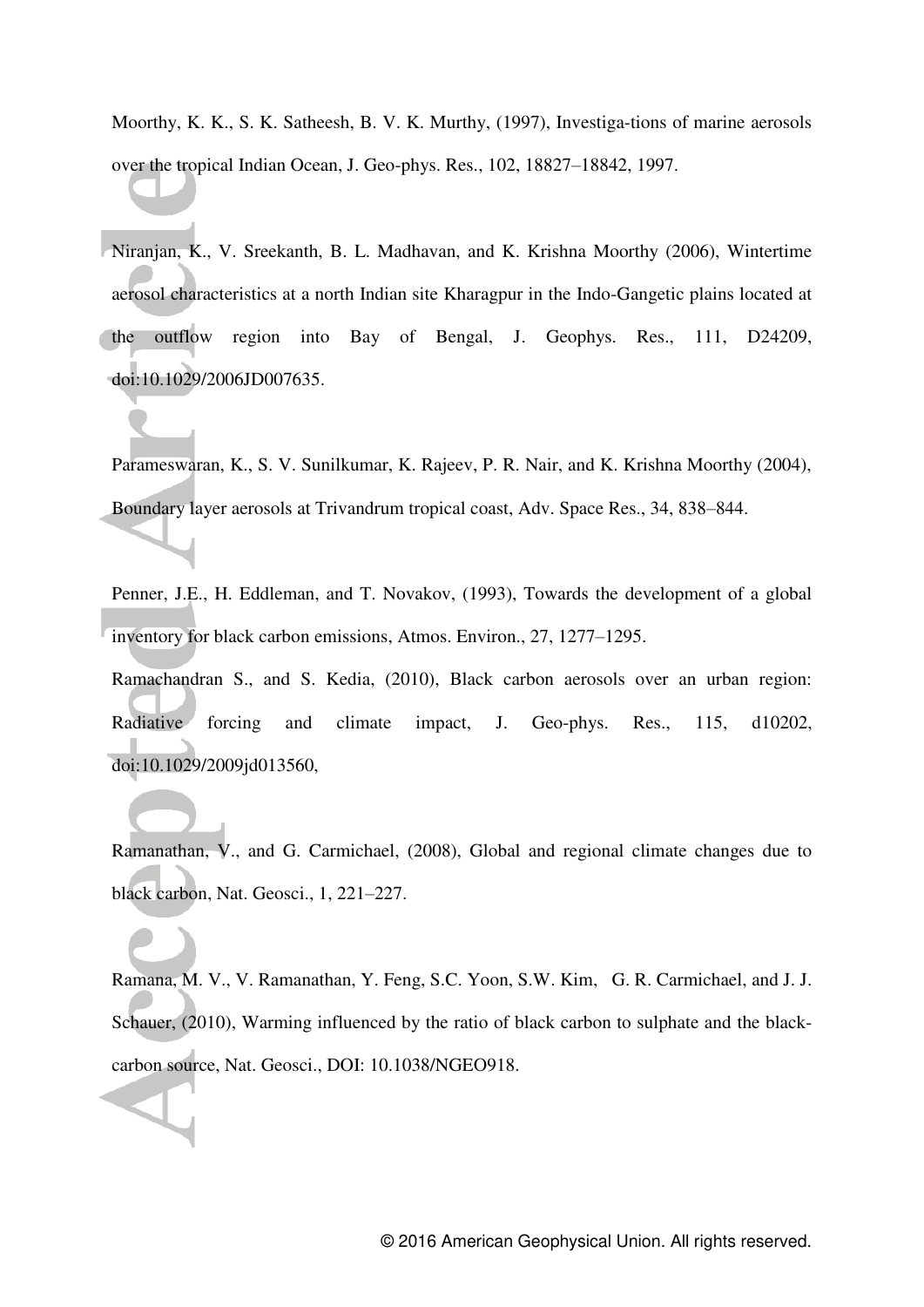Saha, U., S. Talukdar, S. Jana, and A. Maitra, (2014), Effects of air pollution on meteorological parameters during Deepawali festival over an Indian urban metropolis. *Atmos. Env.* 98, 510-519.

Sokolik, I., and O. B. Toon, (1997), Direct radiative forcing by anthropogenic airborne mineral aerosols, Nature*,* 381**,** 681–683.

Stein, A. F., Draxler, R. R, Rolph, G. D., Stunder, B. J. B., Cohen, M. D., and Ngan, F., (2015). NOAA's HYSPLIT atmospheric transport and dispersion modeling system, Bull. Amer. Meteor. Soc., 96, 2059-2077,

Stull, R. B., (1989), An introduction to Boundary Layer Meteorology, Kluwer Academic Publishers, P.O. Box 17, 3300, A A Dordrecht, the Netherland, p.620.

Talukdar, S., S. Jana, A. Maitra, and M. Gogoi, (2015), Characteristics of black carbon concentration at a metropolitan city located near land–ocean boundary in Eastern India, Atmos. Res., 151, 526-514.

Tiwari, S., A. K. Srivastava, D.S. Bisht, P. Parmita, M. K. Srivastava, and S.D. Attri, (2013), Diurnal and seasonal variations of black carbon and PM2.5 over New Delhi, India: Influence of meteorology, Atmos. Res., 125–126, 50–62.

Weingartner, E., H. Saathoff, M. Schnaiter, N. Streit, B. Bitnar, and U. Baltensperger, (2003), Absorption of light by soot particles: determination of the absorption coefficient by means of aethalometers, Aerosol Sci., 34, 1445–1463.